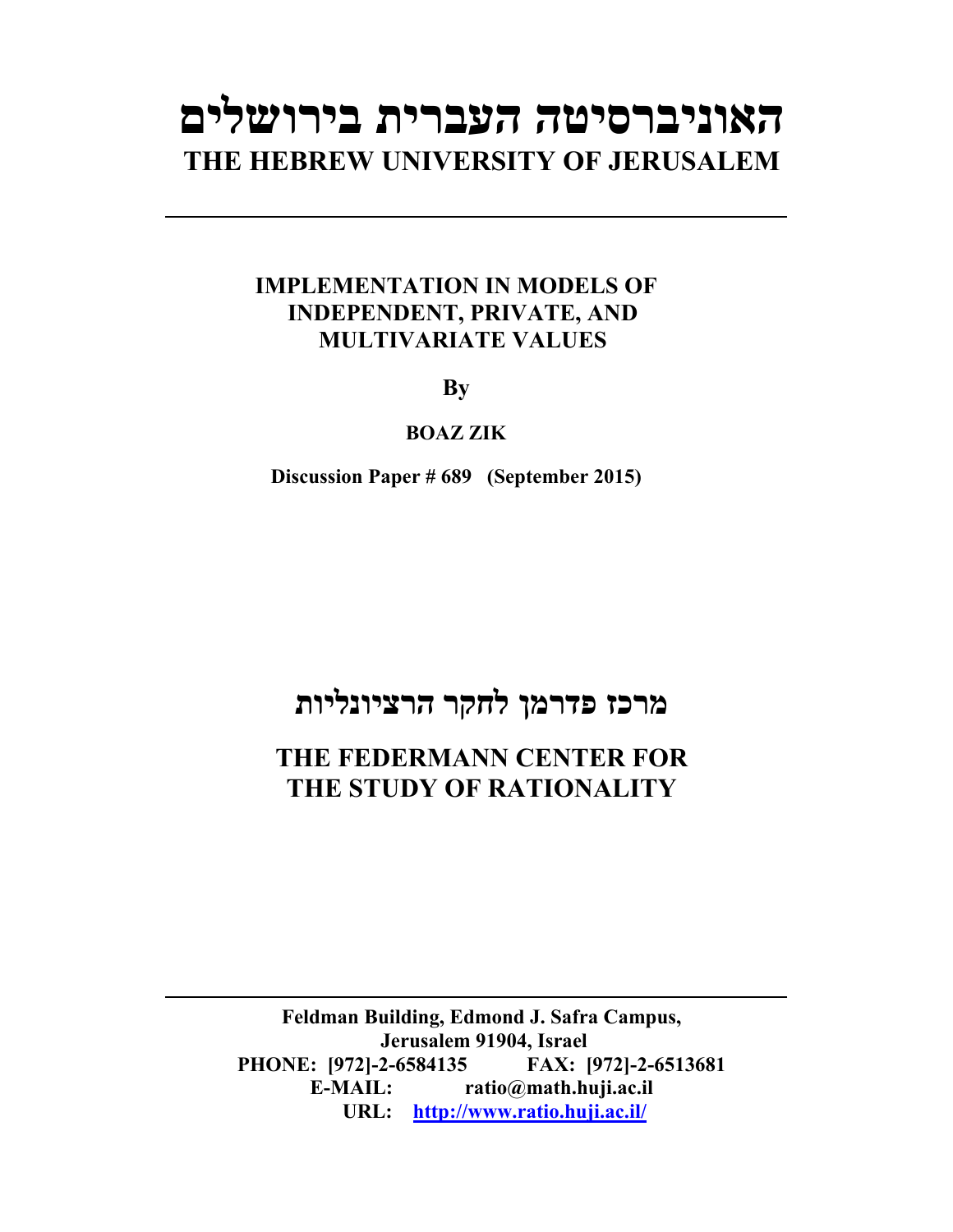# Implementation in Models of Independent, Private, and Multivariate Values<sup>∗</sup>

Boaz Zik†

#### **Abstract**

We consider the problem of implementation in models of independent private values in which the valuation an agent attributes to a particular alternative is a function from a multidimensional Euclidean space to the real line. We first consider implementation by standard mechanisms, that include a decision rule and a profile of personal transfers. We present impossibility results on the implementation of decision rules that assign different outcomes to profiles of signals that result in the same profile of valuations. We then consider implementation by extended mechanisms that include, in addition to a decision rule and a profile of personal transfers, a profile of functions that affect the arguments of the valuation functions. We show that decision rules that assign different outcomes to profiles of signals that result in the same profile of valuations can be implemented by such mechanisms.

### **1 Introduction**

The literature of mechanism design on models of independent private values with quasilinear utilities has focused on implementation in models where agents' signals are simply

<sup>∗</sup> I would like to thank Alex Gershkov for his guidance. I also want to thank Sergiu Hart, Ilan Kremer, Motty Perry, Tomer Siedner, Ran Weksler, and seminar participants at the Hebrew University for their valuable comments.

<sup>†</sup>Department of Economics and Federmann Center for the Study of Rationality, The Hebrew University of Jerusalem.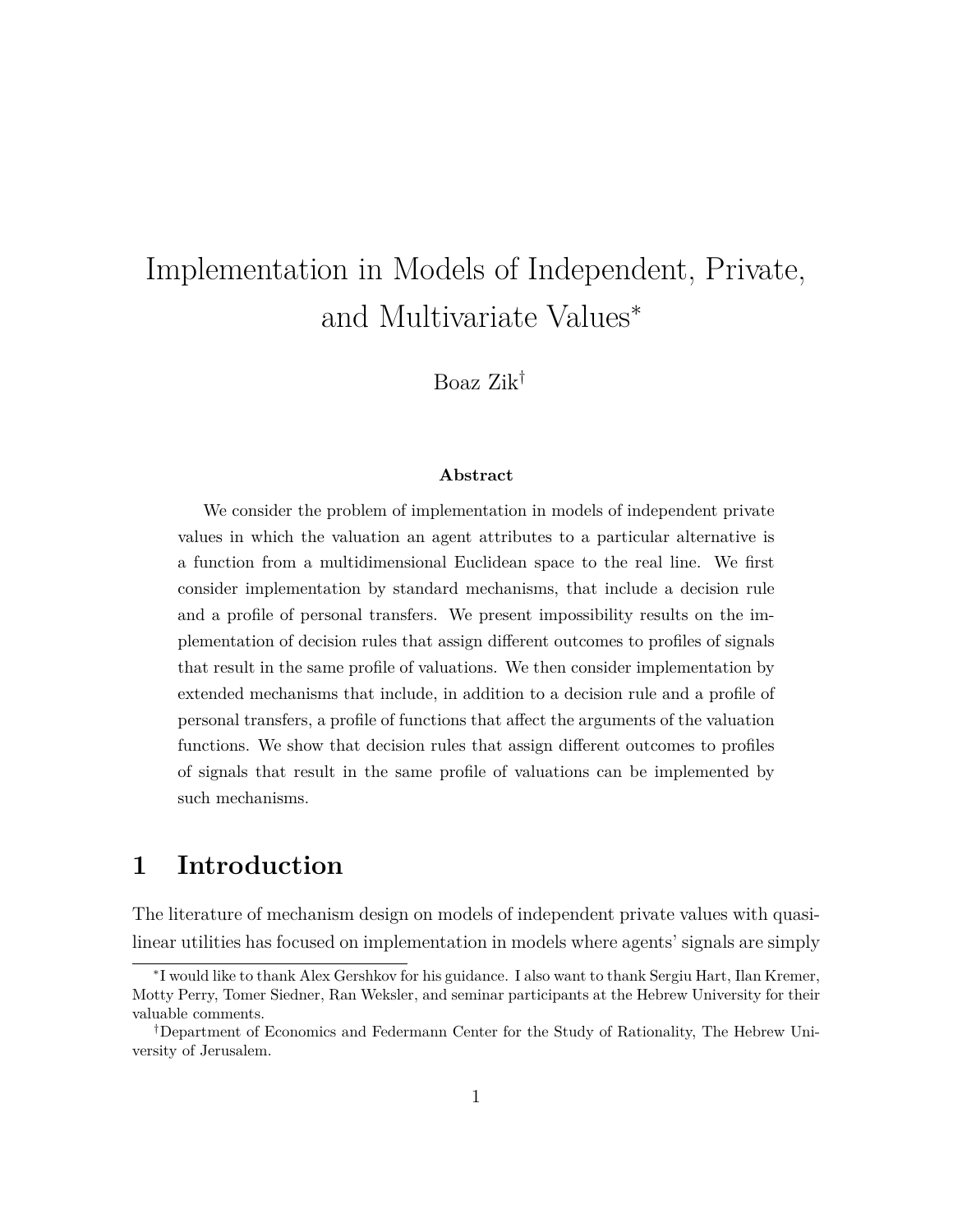the profiles of their valuations. The canonical model is as follows. There is a finite set of alternatives  $A$ , and an agent's signal is a vector in  $\mathbb{R}^{|A|}$  where each coordinate represents the agent's value from a specific alternative. These models describe one of two scenarios: the first is that agents receive signals that are in fact their valuations. The second, and more plausible, scenario is that the valuations agents attribute to specific alternatives are functions of multiple signals, but the information that is payoff relevant for the designer are the agents' valuations. An expression of this approach, in the context of efficient auctions, can be found in Dasgupta and Maskin (2000):

"Even with private values, a buyer may receive many signals. But as long as his private signals are uncorrelated with those of other buyers, his valuation (which is one-dimensional) will be a sufficient statistic for all his information. Thus, the private-values case is inherently one-dimensional."

However, there are many economic situations, even in private values settings, in which this perception is not valid, namely, when the payoff relevant information for the designer are not the agents' valuations but rather the values of the signals that compose these valuations. Here are some examples:

A board of directors needs to decide upon one of two possible allocations to maximize its firm's profits. Each allocation affects the profits of two of the firm's departments. The information about the profit each department will gain from each allocation is held by the firm's CEO. The CEO's valuation function represents a strictly convex preference relation over bundles of profits, because an egalitarian distribution of profits among the departments increases the CEO's reputation. However, the board of directors' valuation is simply the sum of the departments' profits. Therefore the decision rule that maximizes the board of directors' payoff assigns different outcomes to profiles of signals that result in the same valuation of the CEO.

A basketball franchise with a few youth teams needs to decide how to allocate the different training facilities among these teams. The franchise has two goals. The first is that the teams will win and be able to show accomplishments (e.g., reaching the playoffs) and the second is that the star players in the teams advance to become professional players. The effect of each allocation on both these factors is the private information of each team's coach. A coach's reputation, and hence his valuation, depends more on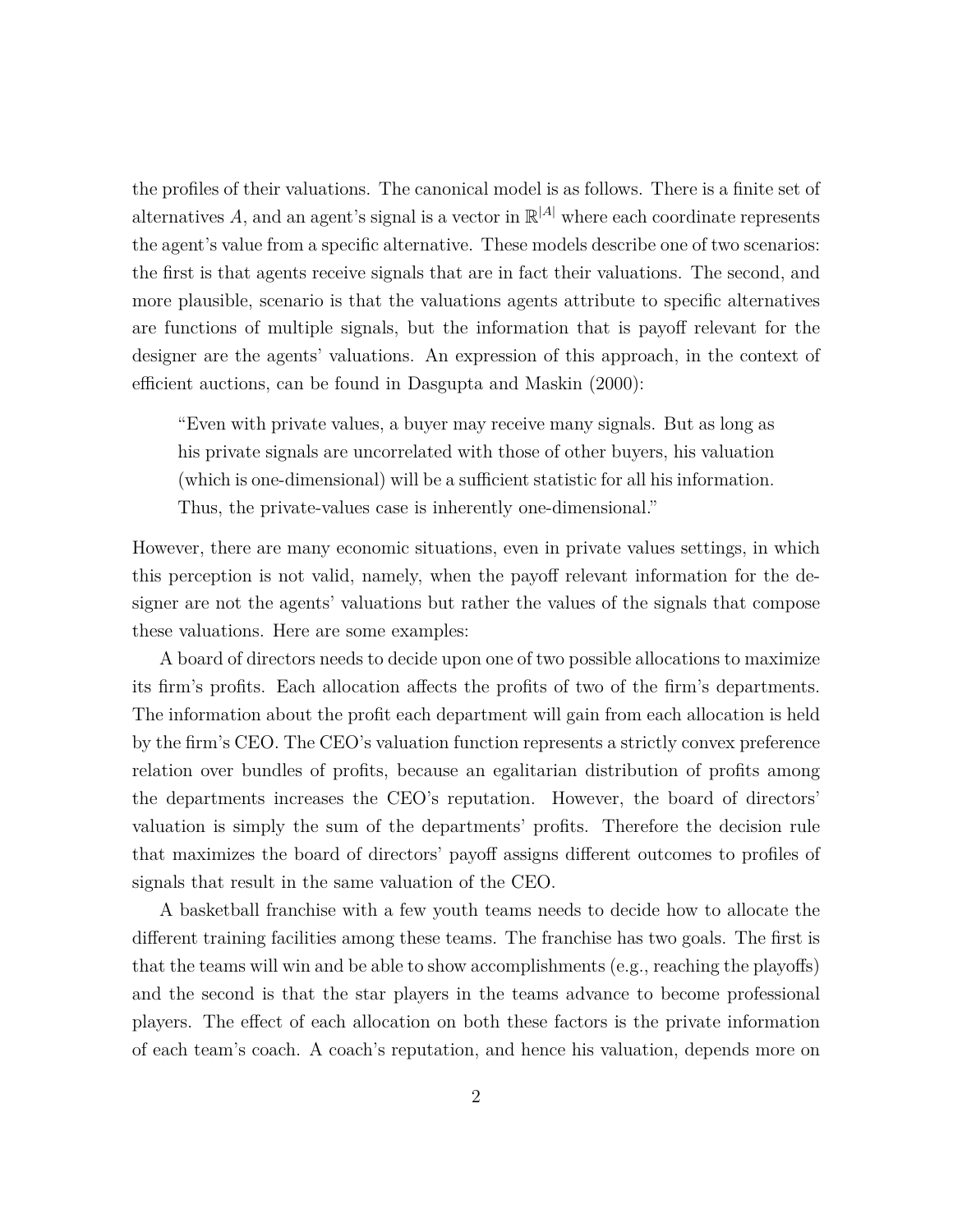the success of the team than on the advancement of the star players, compared with the objective function of the franchise. Therefore it is also possible that two profiles of signals that result in different allocations, according to the first-best decision rule of the franchise, result in the same profile of valuations of the teams' coaches.

The faculty of the social sciences in a university is moving to a new building and the dean needs to decide how to allocate the different areas to the different departments. The dean is interested in two things: one is research achievements and the other is level of studies. The information on how an allocation impacts these factors in a certain department is the private information of the chair of the department, whose valuation function assigns different weights to these factors than the objective function of the faculty's dean. Therefore, again, profiles of signals that result in the same department chairs' valuations are assigned with different allocations according to the first-best decision rule of the faculty's dean.

In this paper we explore the possibility of implementation in models where agents' valuations are functions of multiple arguments, and where an agent's signal is the values of these arguments. We show that when we restrict our attention to *standard mechanisms*, that are composed of a decision rule and a profile of personal transfers, the implementation of decision rules that assign different outcomes to profiles of signals that result in the same profile of valuations is impossible.

Given this result we consider new ways to extend the variety of solutions to the designer's problem. We consider cases where the designer, in addition to the ability to assign personal transfers, may have means by which she can affect the arguments of the agents' valuation functions. An example of such a case is where the dean of the social sciences faculty has the ability to change the values of the level of teaching and of the level of research in some department, independently of her other decisions, by changing the funding for each argument. This allows the designer to activate more elaborate mechanisms than the ones that can be activated in the standard case. These *extended mechanisms* assign to each profile of agents' reports a decision rule, a profile of personal transfers, and a profile of functions that affect the arguments of the agents' valuation functions.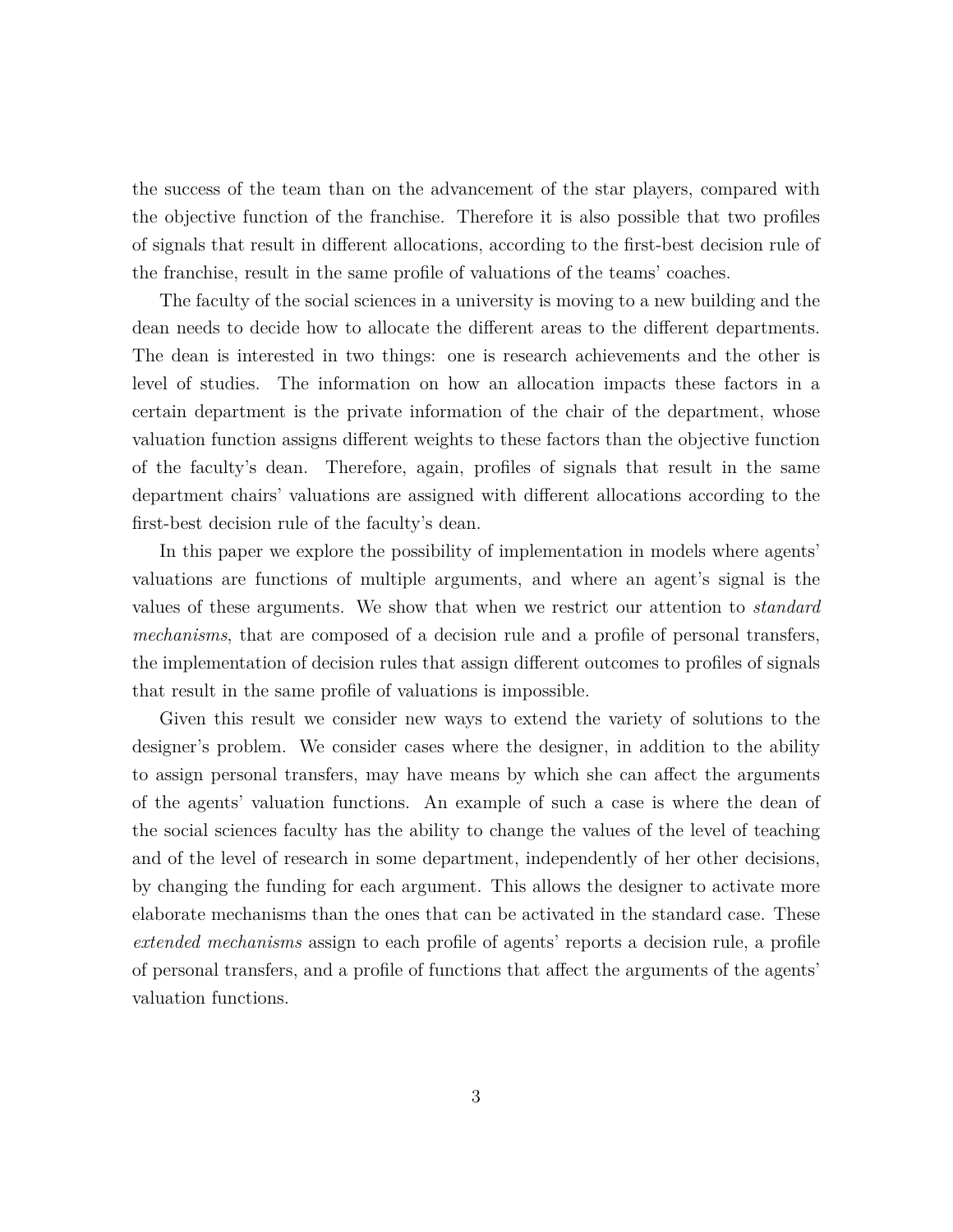We show that the use of extended mechanisms allows for implementation of decision rules that assign different outcomes to profiles of signals that result in the same profile of valuations. Such decision rules are not implementable by standard mechanisms. We use this result to provide economic examples in which the first-best decision rule is implementable by an extended mechanism but not by a standard mechanism. Namely, in these examples the designer strictly benefits from activating extended mechanisms.

The rest of the paper is organized as follows. In the rest of this section we present the related literature. In Section 2 we present an illustrative example of the idea of the paper. In Section 3 we present the model. In Section 4 we discuss standard mechanisms, and we discuss the restrictions imposed on decision rules by the standard implementability property. In Section 5 we discuss the notion of extended mechanisms, and we show that the use of extended mechanisms enables the implementation of decision rules that are not implementable by standard mechanisms. Section 6 concludes.

### **Related Literature**

Models of independent private values, where an agent's signal is the profile of her valuations over the social alternatives, has been dealt with extensively in the literature of mechanism design. These models can be considered as reduced forms of our model when we restrict our attention to decision rules that depend on agents' valuations. Vickrey (1961), Clarke (1971), and Groves (1973) considered the problem of a benevolent designer, whose objective is to maximize the sum of agents' utilities, and showed that implementable social choice functions that include the first-best decision rule exist. Myerson (1981) characterized the set of implementable decision rules in models where an agent receives utility from one and only one alternative, and used this characterization to solve the problem of an auctioneer of a single item who wishes to maximize her profits. There have also been attempts to give simple characterizations of the set of implementable decision rules in broader settings, particularly in settings where agents receive utilities from multiple alternatives and these utilities are represented by a multidimensional signal. Roberts (1979) formulated the positive association of differences condition for domains of unrestricted signals. Rochet (1987) showed that a decision rule is implementable if and only if it is a subgradient of a convex function. Bikhchandani et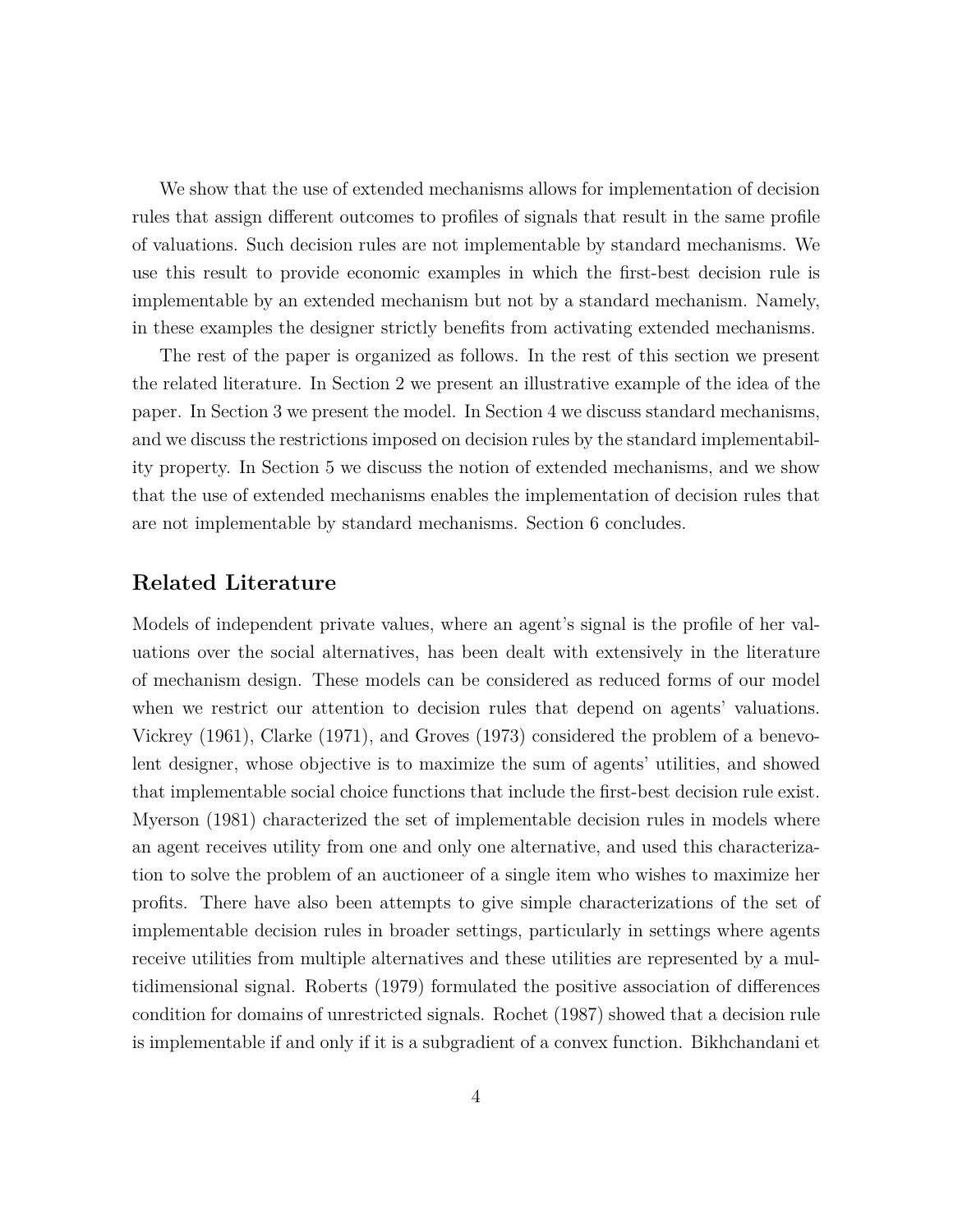al. (2006) formulated the weak monotonicity condition for order-based domains. Saks and Yu (2005) showed that this condition holds on convex domains. These characterizations result in many variations, due to some general results on revenue equivalence, in the characterization of the set of implementable social choice functions.

Another important case is that of interdependent valuations where agents' signals are independent. These models, similar to our model, have the feature that an agent's valuation is composed of multiple arguments - her own signal, and other agents' signals. In these types of models, Dasgupta and Maskin (2000) showed that when signals are one-dimensional and satisfy a single-crossing property, efficient ex-post implementation is possible. In settings with multidimensional signals, Jehiel and Moldovanu (2001) showed that efficient decision rules cannot be implemented by the Bayes–Nash equilibrium,<sup>1</sup> and Jehiel et al.  $(2006)$  showed that for generic valuation functions only constant decision rules are ex-post implementable. The necessary conditions for implementation presented in these papers stem from the same properties of incentive compatibility that yield the necessary conditions for implementation in our model. Moreover, these necessary conditions and our necessary conditions have similar characteristics.

### **2 Illustration**

Let's revisit the case we've considered in the Introduction in which a firm's board of directors needs to choose one of two possible allocations, *a* or *b*. The CEO of the firm receives a 4-dimensional signal  $\theta = ((\theta^{a,1}, \theta^{a,2}), (\theta^{b,1}, \theta^{b,2})),$  where  $(\theta^{y,1}, \theta^{y,2}), y \in \{a, b\}$ are the profits that departments 1 and 2 will receive if alternative *y* is chosen. We assume  $\theta^{y,j} \in [0,1]$  for every  $j \in \{1,2\}$  and  $y \in \{a,b\}$ . We assume that the CEO's utility function is  $v(y, \theta) + t = \sqrt{\theta^{y,1} \cdot \theta^{y,2}} + t$  for  $y \in \{a, b\}$ , where *t* is the profit of another department of the firm that is not affected by the allocation. The board's objective is to maximize the firm's profit, and its first-best decision rule is

 $q(\theta) = a$  *if and only if*  $\theta^{a,1} + \theta^{a,2} \ge \theta^{b,1} + \theta^{b,2}$ 

<sup>&</sup>lt;sup>1</sup>The result is of generic impossibility; there are however some non-generic cases where Bayesian implementation of the efficient rule is possible.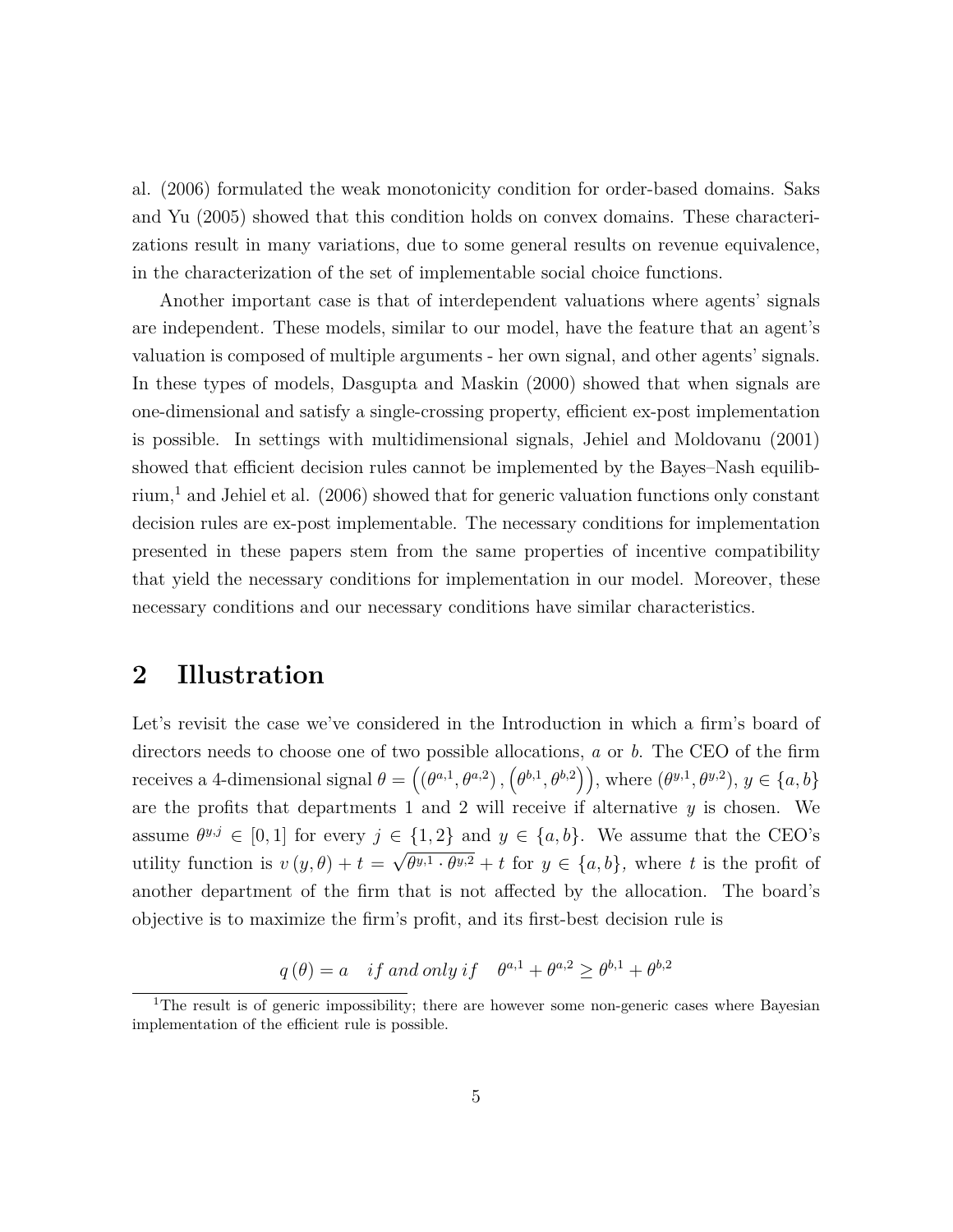We claim that the first-best decision rule is not implementable by a standard mechanism, i.e., a mechanism where the designer can only assign a transfer to department *t*. Assume to the contrary that it is. Implementability implies that the transfer function depends only on the chosen alternative, i.e.,  $t(\theta) = t(q(\theta))$ . Consider the following types  $\theta_1 = \left( \left(1, \frac{1}{4}\right)$ 4  $\left( \frac{1}{2} \right)$  $\frac{1}{2}, \frac{1}{2}$  $\left(\frac{1}{2}\right)$  and  $\theta_2 = \left(\left(\frac{1}{2}\right)$  $\frac{1}{2}, \frac{1}{2}$ 2  $\big)$ ,  $\big(1, \frac{1}{4}\big)$  $(\frac{1}{4})$ ). For each one of these types the valuation for *a* and the valuation for *b* equal  $\frac{1}{2}$ . The first-best decision rule assigns the following allocations:  $q(\theta_1) = a$  and  $q(\theta_2) = b$ . Now implementability implies that  $v(a, \theta_1) + t(a) \ge v(b, \theta_1) + t(b)$ , namely,  $\frac{1}{2} + t(a) \ge \frac{1}{2} + t(b)$ . In addition it implies that  $v(b, \theta_2) + t(b) \ge v(a, \theta_2) + t(a)$ , namely,  $\frac{1}{2} + t(b) \ge \frac{1}{2} + t(a)$ . We get that  $t(a) = t(b)$ . Consider the type  $\theta_3 = \left( \left(1, \frac{1}{8}\right)$ 8  $\left( \frac{1}{2} \right)$  $\frac{1}{2}, \frac{1}{2}$  $\left(\frac{1}{2}\right)$ , the decision rule assigns:  $q(\theta_3) = a$ . Implementability implies that  $v(a, \theta_3) + t(a) \ge v(b, \theta_3) + t(b)$ , namely,  $\sqrt{\frac{1}{8}} + t(a) \ge \frac{1}{2} + t(b)$ a contradiction.

As was mentioned above, the use of a standard mechanism in this example corresponds to the case where the board of directors can assign a transfer only to department *t*. However, a more natural scenario is that the board of directors can assign transfers to all of the firm's departments. This enables the board of directors to activate an extended mechanism by which it can assign a transfer to each one of the departments as a function of the CEO's reports. We denote the transfers assigned to departments 1 and 2 by  $t_1$  and  $t_2$ , respectively. We say that the decision rule  $q(\theta)$  is implementable by an extended mechanism if there exist functions  $t_1(\theta)$ ,  $t_2(\theta)$ , and  $t(\theta)$  such that the CEO will always choose to report truthfully, i.e., such that for every  $\theta \in [0,1]^4$ 

$$
\theta \in \underset{\hat{\theta} \in [0,1]^4}{\arg \max} \sqrt{\left(\theta^{q(\hat{\theta}),1} + t_1(\hat{\theta})\right) \cdot \left(\theta^{q(\hat{\theta}),2} + t_2(\hat{\theta})\right)} + t(\hat{\theta})
$$

We claim that the efficient decision rule is implementable by an extended mechanism. We define the transfer functions to be

$$
t_1(\hat{\theta}) = \hat{\theta}^{q(\hat{\theta}),2} \qquad t_2(\hat{\theta}) = \hat{\theta}^{q(\hat{\theta}),1} \qquad t(\hat{\theta}) = -\frac{1}{2} \cdot \left( \hat{\theta}^{q(\hat{\theta}),1} + \hat{\theta}^{q(\hat{\theta}),2} \right)
$$

We show that this transfer scheme implements the first-best decision rule. First,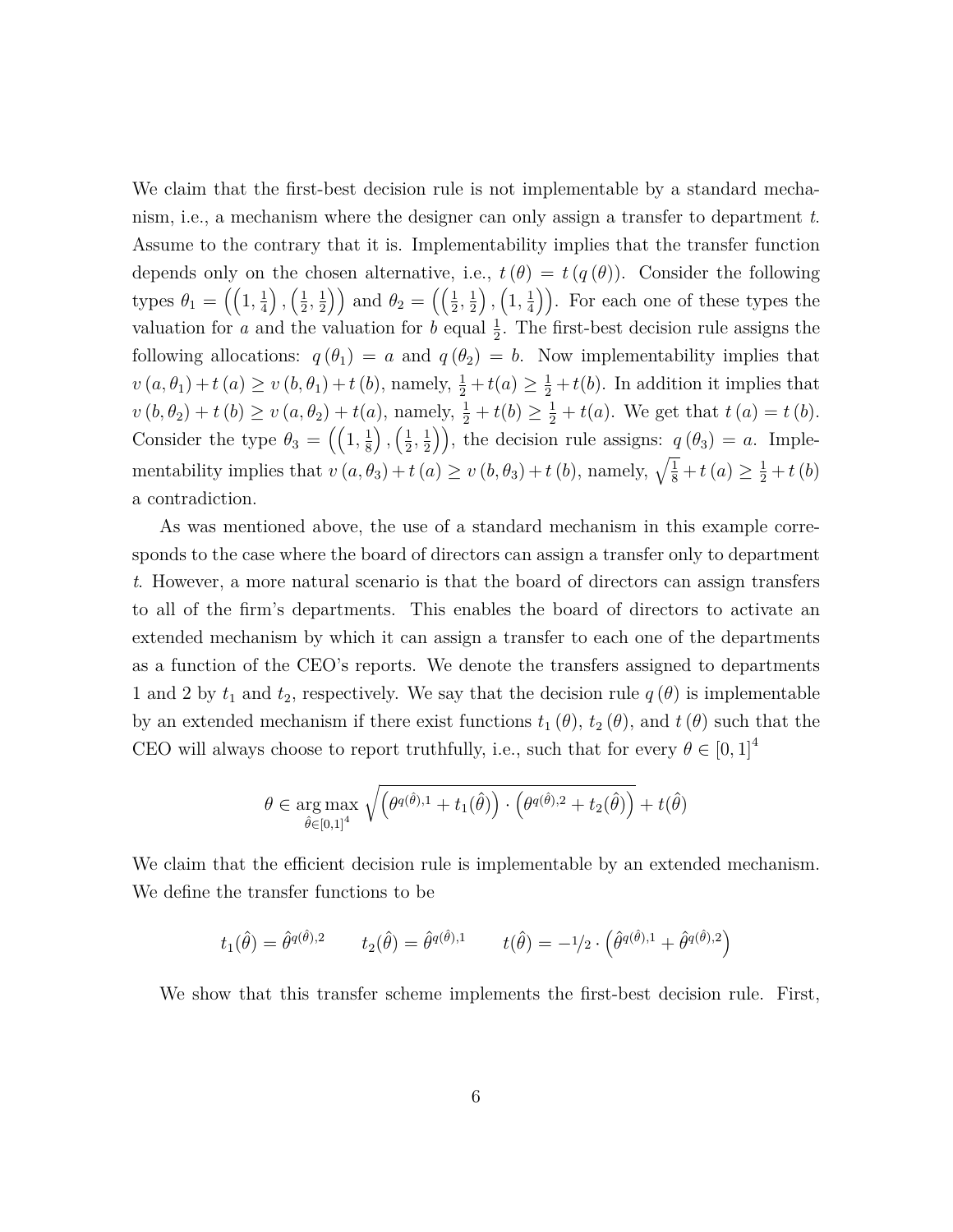note that for every  $y \in \{a, b\}$  we have that

$$
\theta \in \underset{\hat{\theta} \in [0,1]^4}{\arg \max} \sqrt{\left(\theta^{y,1} + \hat{\theta}^{y,2}\right) \cdot \left(\theta^{y,2} + \hat{\theta}^{y,1}\right)} - 1/2 \cdot \left(\hat{\theta}^{y,1} + \hat{\theta}^{y,2}\right)
$$

This ensures that given that allocation *y* is chosen when the CEO reports her true signal, it is not worthwhile for her to deviate to an untrue signal that will result in the same allocation. Moreover, note that the utility of the CEO given truthful report equals

$$
^{1\!}/_{2}\cdot\left( \theta^{q(\theta),1}+\theta^{q(\theta),2}\right)
$$

Since the decision rule chooses *a* if  $\theta^{a,1} + \theta^{a,2} \ge \theta^{b,1} + \theta^{b,2}$  and *b* otherwise, it is not worthwhile for the CEO to deviate to an untrue signal that changes the allocation.

We see that the use of extended mechanisms in this case enables the board of directors to implement its first-best outcome, a result that would not be possible if it only used standard mechanisms.

### **3 The Model**

We consider a society *I* of *n* agents  $I = \{1, ..., n\}$ . There is a finite set *A* of social alternatives with cardinality |*A*|. Each agent *i* receives an independent signal  $\theta_i \in \Theta_i$ , where the set  $\Theta_i = \Pi$ *k*∈*A*  $\left[\underline{\theta}_i^{k,1}\right]$  $\overline{\theta}_i^{k,1}, \overline{\theta}_i^{k,1}$ *i* i ×  $\left[\underline{\theta}_i^{k,2}\right]$  $\overline{\theta}_i^{k,2}, \overline{\theta}_i^{k,2}$ *i*  $\left] \subset \mathbb{R}^{2|A|}_{+}$ ; i.e., agent *i* receives a twodimensional signal for each alternative. The signal  $\theta_i$  is distributed according to a continuous density  $f_i$ , where  $f_i(\theta_i) > 0$  for every  $\theta_i \in \Theta_i$ , and we denote the probability measure function by  $\mu_i$ . Agent *i*'s utility, given that alternative *a* is chosen, a signal  $\theta_i$ , and a monetary transfer  $t_i$ , is  $v_i(a, \theta_i) + t_i$ , where  $v_i(a, \theta_i) = u_i^a$  $\left(\theta_i^{a,1}\right)$  $\theta_i^{a,1}, \theta_i^{a,2}$ .

We assume that  $u_i^a$  is twice continuously differentiable and that  $\frac{\partial u_i^a}{\partial \theta_i^{a,1}}(\theta_i) > 0$  and  $\frac{\partial u_i^a}{\partial \theta_i^{a,2}}(\theta_i) > 0$  for every  $\theta_i \in \Theta_i$  and every  $a \in A$ . The realization of  $\theta_i$  is private information of agent  $i$ , while its distribution and the functional form of  $v_i$  are common knowledge. We denote  $\Theta \equiv \underset{i \in I}{\times} \Theta_i$  with generic element  $\theta$ ,  $\Theta_{-i} \equiv \underset{k \in I \setminus \{i\}}{\times}$ Θ*<sup>k</sup>* with generic element  $\theta_{-i}$ , and  $\Theta_i^k = \left[\underline{\theta}_i^{k,1}\right]$  $\overline{\theta}_i^{k,1}, \overline{\theta}_i^{k,1}$ *i* i ×  $\left[\underline{\theta}_i^{k,2}\right]$  $\overline{\theta}_i^{k,2}, \overline{\theta}_i^{k,2}$ *i* with generic element  $\theta_i^k$ .

A *decision rule* is a function  $q : \Theta \to A$ . Given an alternative  $a \in A$  we de-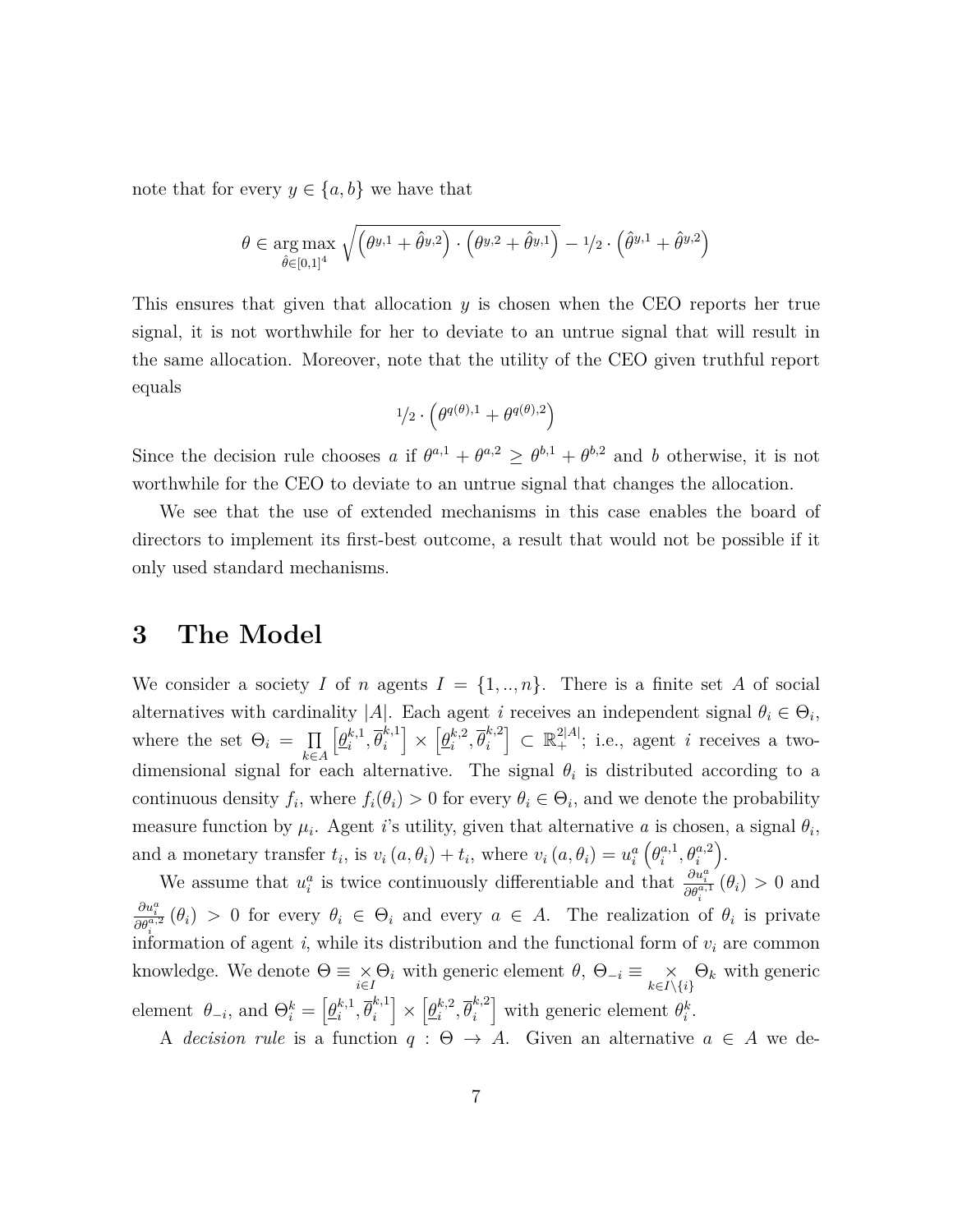note  $q^{-1}(a) = \{\theta \in \Theta \mid q(\theta) = a\}$ . Given  $i \in I$ ,  $a \in A$ , and  $\theta_{-i} \in \Theta_{-i}$ , we denote  $q_i^{-1}(a, \theta_{-i}) = \{\theta_i \in \Theta_i \mid q(\theta_i, \theta_{-i}) = a\}.$  We denote by *int S* the interior of a set S. For a given decision rule q we define  $1_q^a(\theta)$  to be the indicator function of a. We define  $q_i: \Theta_i \to \Delta(A)$  to be  $q_i(\theta_i) = (E_{\theta_{-i}}(1_q^a(\theta)))$  $a \in A$ <sup>;</sup> namely,  $q_i(\theta_i)$  is the probability distribution that agent *i* of type  $\theta_i$  attributes to the events in *A*, given that the other agents report their types truthfully and given her prior distributions on their types. We denote *a*'s coordinate of  $q_i(\theta_i)$  by  $q_i^a(\theta_i)$ . We define  $V_i : \Theta_i \to \mathbb{R}^{|A|}$  to be  $V_i(\theta_i) = \left(u_i^a\right)$  $\left(\theta_i^{a,1}\right)$  $a^{(1)}_i, \theta^{a,2}_i$  $\setminus$  $a \in A$ . A function  $t_i : \Theta \to \mathbb{R}$  is called a *transfer function* and we define  $\tau_i : \Theta_i \to \mathbb{R}$  to be  $\tau_i (\theta_i) = E_{\theta_{-i}} (t_i (\theta)).$ 

A *standard social choice function* is composed of a decision rule *q* (*θ*) and a profile of transfer functions  $(t_i(\theta))_{i \in I}$ , one for each agent. We say that a standard social choice function  $(q(\theta), t_1(\theta), ..., t_n(\theta))$  is *dominant-strategy implementable* if for every  $i \in I$ and  $\theta \in \Theta$  we have,

$$
\theta_i \in \underset{\hat{\theta}_i \in \Theta_i}{\arg \max} \; u_i^{q(\hat{\theta}_i, \theta_{-i})} \left( \theta_i^{q(\hat{\theta}_i, \theta_{-i}), 1}, \theta_i^{q(\hat{\theta}_i, \theta_{-i}), 2} \right) + t_i(\hat{\theta}_i, \theta_{-i})
$$

We say that a decision rule  $q(\theta)$  is *dominant-strategy implementable by a standard mechanism* if there exists a profile of functions  $(t_i(\theta))_{i \in I}$  such that  $(q(\theta), t_1(\theta), ..., t_n(\theta))$  is dominant-strategy implementable.

We say that a standard social choice function  $(q(\theta), t_1(\theta), ..., t_n(\theta))$  is *Bayesian implementable* if for every  $i \in I$  and  $\theta_i \in \Theta_i$  we have

$$
\theta_i \in \underset{\hat{\theta}_i \in \Theta_i}{\arg \max} V_i(\theta_i) \cdot q_i(\hat{\theta}_i) + \tau_i(\hat{\theta}_i)
$$

where  $\cdot$  is the dot product. We say that a decision rule  $q(\theta)$  is *Bayesian implementable by a standard mechanism* if there exists a profile of functions  $(t_i(\theta))_{i \in I}$  such that  $\left(q\left(\theta\right),t_{1}\left(\theta\right),...,t_{n}\left(\theta\right)\right)$  is Bayesian implementable.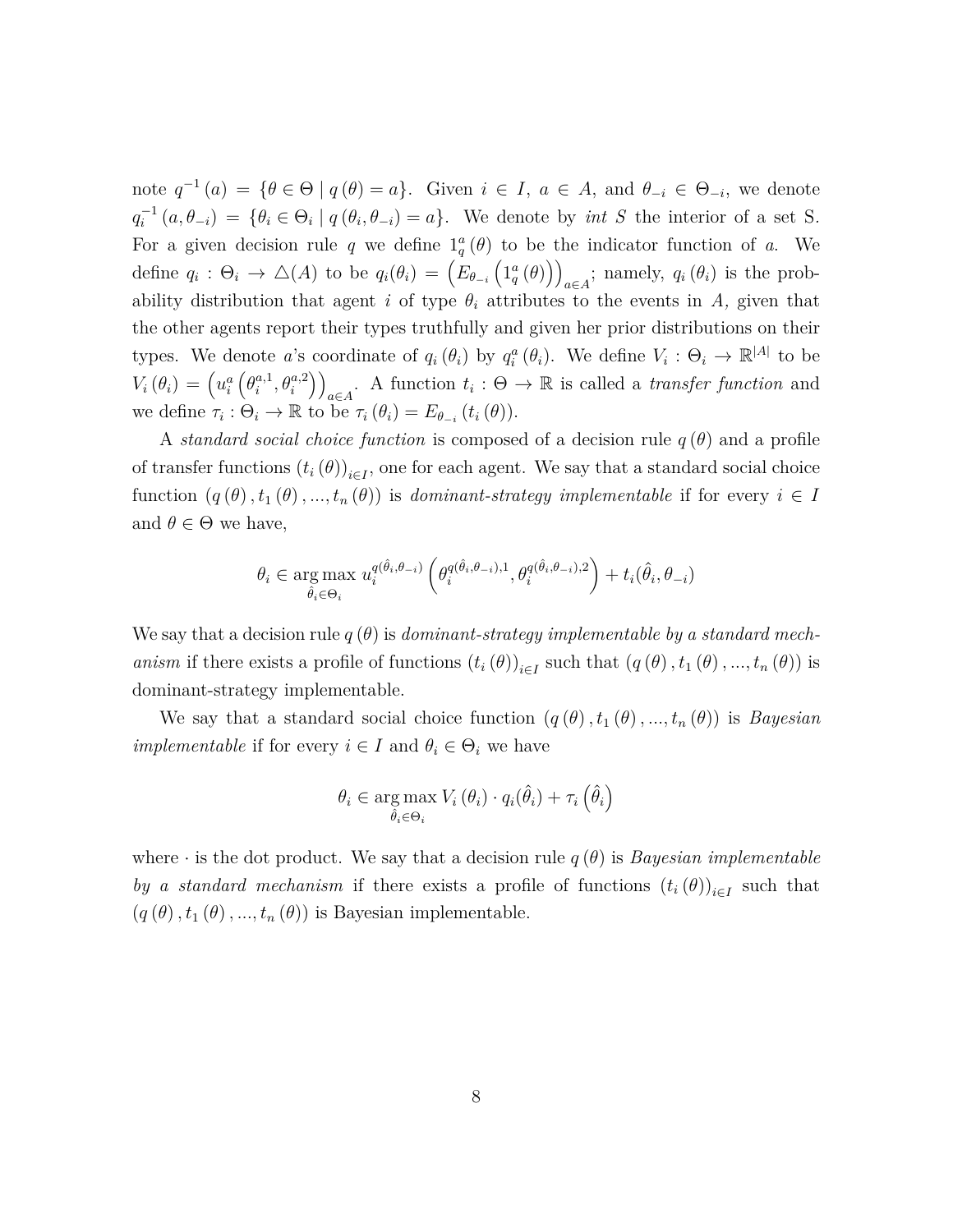### **4 Implementation by Standard Mechanisms**

Given our model, we divide the set of decision rules into two subsets. The first is the subset of decision rules that depend on agents valuations, i.e., that assign the same outcome to profiles of signals that result in the same profile of valuations. Implementation of decision rules from this subset has been widely discussed in the mechanism design literature. The second subset is the complement of the first, i.e., decision rules with the property that there are at least two profiles of signals that result in the same profile of valuations that are assigned different outcomes. The following propositions show that implementability imposes serious limitations on decision rules from the second subset. We begin the analysis with dominant-strategy implementation.

**Lemma 1.** Assume that  $q(\theta)$  is dominant-strategy implementable; then for every  $i \in I$ and  $\theta_{-i} \in \Theta_{-i}$  and every  $\dot{\theta}_i$  and  $\ddot{\theta}_i$  in  $\Theta_i$  that satisfy  $q\left(\dot{\theta}_i, \theta_{-i}\right) = q\left(\ddot{\theta}_i, \theta_{-i}\right)$  we have  $t_i\left(\dot{\theta}_i, \theta_{-i}\right) = t_i\left(\ddot{\theta}_i, \theta_{-i}\right).$ 

This result is immediate. Assume without loss of generality that  $t_i\left(\dot{\theta}_i, \theta_{-i}\right)$  $t_i\left(\ddot{\theta}_i,\theta_{-i}\right);$  then  $v_i\left(q(\dot{\theta}_i,\theta_{-i}),\ddot{\theta}_i\right)+t_i\left(\dot{\theta}_i,\theta_{-i}\right) > v_i\left(q(\ddot{\theta}_i,\theta_{-i}),\ddot{\theta}_i\right)+t_i\left(\ddot{\theta}_i,\theta_{-i}\right),$  in contradiction to dominant-strategy implementability.

**Lemma 2.** *Let*  $q(\theta)$  *be a decision rule with the property that there exist*  $i \in I$ ,  $\theta_{-i} \in \Theta_{-i}$ ,  $a, b \in A$  with  $\theta_{i,1} \in int q_i^{-1}(a, \theta_{-i}),$  and  $\theta_{i,2} \in q_i^{-1}(b, \theta_{-i})$  that satisfy  $v_i(a, \theta_{i,1}) =$  $v_i(a, \theta_{i,2})$  and  $v_i(b, \theta_{i,1}) = v_i(b, \theta_{i,2})$ ; then  $q(\theta)$  is not dominant-strategy implementable.

*Proof.* Assume that  $q(\theta)$  is dominant-strategy implementable. Lemma 1 implies that all  $\theta_i \in q_i^{-1}(a, \theta_{-i})$  receive the same transfer  $t_i(a, \theta_{-i})$ , and that all  $\theta_i \in q_i^{-1}(b, \theta_{-i})$  receive the same transfer  $t_i(b, \theta_{-i})$ . Now dominant-strategy implementability implies that  $v_i(a, \theta_{i,1}) + t_i(a, \theta_{-i}) \ge v_i(b, \theta_{i,1}) + t_i(b, \theta_{-i})$  and, in addition, it implies that  $v_i(a, \theta_{i,2}) +$  $t_i(a, \theta_{-i}) \leq v_i(b, \theta_{i,2}) + t_i(b, \theta_{-i})$ . Since  $v_i(a, \theta_{i,2}) = v_i(a, \theta_{i,1})$  and  $v_i(b, \theta_{i,2}) = v_i(b, \theta_{i,1})$ we get that  $v_i(a, \theta_{i,1}) + t_i(a, \theta_{-i}) = v_i(b, \theta_{i,1}) + t_i(b, \theta_{-i})$ . Now  $\theta_{i,1} \in int q_i^{-1}(a, \theta_{-i})$ . Therefore there exists  $\theta_{i,3} \in q_i^{-1}(a, \theta_{-i})$  such that  $v_i(a, \theta_{i,3}) < v_i(a, \theta_{i,1})$  and  $v_i(b, \theta_{i,3}) =$  $v_i(b, \theta_{i,1})$ . We get that  $q(\theta_{i,3}, \theta_{-i}) = a$  and  $v_i(a, \theta_{i,3}) + t_i(a, \theta_{-i}) < v_i(b, \theta_{i,3}) + t_i(b, \theta_{-i}),$ in contradiction to dominant-strategy implementability. П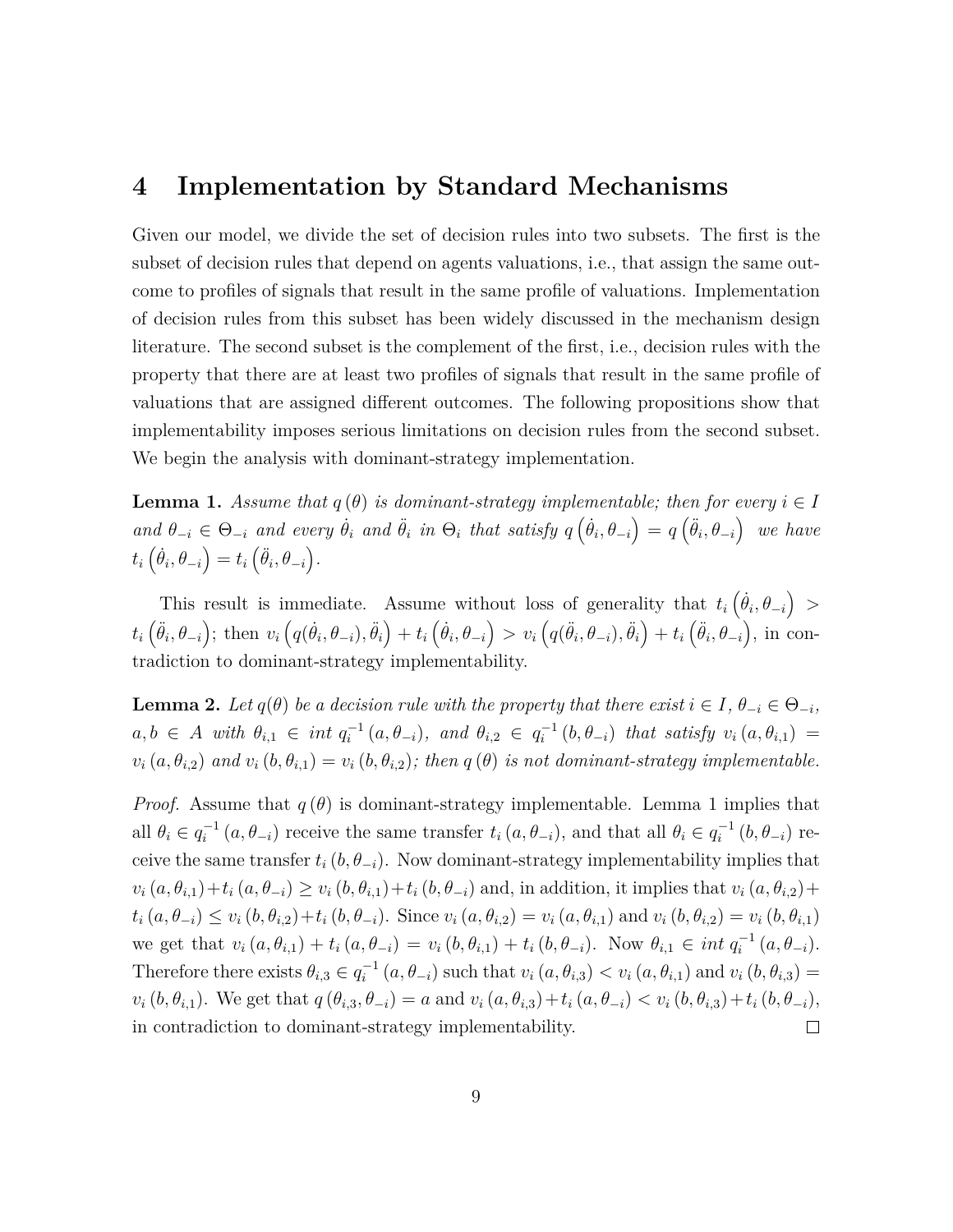**Theorem 3.** *Assume that*  $q(\theta)$  *is dominant-strategy implementable. Let*  $(\theta_1, \theta_2, ..., \theta_n)$  $and$   $(\theta'_1, \theta'_2, ..., \theta'_n)$ *be profiles of signals such that*  $v_i(c, \theta_i) = v_i(c, \theta'_i)$ *for every*  $c \in A$ *and every*  $i \in I$ <sup>2</sup> *Then*  $(\theta_1, \theta_2, ..., \theta_n) \in int \, q^{-1}(a)$  *implies that*  $q(\theta'_1, \theta'_2, ..., \theta'_n)$  $= a.$ 

*Proof.* We perform a sequential substitution of signals and prove inductively that after each substitution of signals the decision rule continues to map alternative *a*.

Step 1: We consider the profile  $(\theta_1', \theta_2, ..., \theta_n)$  and claim that  $q(\theta_1', \theta_2, ..., \theta_n) = a$  and that  $\theta_2 \in int \, q_2^{-1} \left( a, \left( \theta'_1, \theta_3, ..., \theta_n \right) \right)$ .

First note that  $\theta \in int$   $q^{-1}(a)$  implies that  $\theta_1 \in int$   $q_1^{-1}(a, \theta_{-1})$ ; Lemma 2 then implies that  $q(\theta_1', \theta_2, ..., \theta_n) = a$ . Assume  $\theta_2$  belongs to the boundary of the set  $q_2^{-1}\left(a, (\theta_1', \theta_3, ..., \theta_n)\right);$  then in every surrounding of  $\theta_2$  there exists a signal  $\theta_2''$  such that  $q\left(\theta_1, \theta_2, \theta_3, \ldots, \theta_n\right) = b$  for some  $b \in A \setminus \{a\}$ . Since  $\theta \in int q^{-1}(a)$  we can choose  $\theta_2$  such  $\text{that } \left(\theta_1, \theta_2'', \theta_3, \ldots, \theta_n\right) \in \text{int } q^{-1}(a) \text{ which implies that } \theta_1 \in \text{int } q_1^{-1}\left(a, \left(\theta_2'', \theta_3, \ldots, \theta_n\right)\right).$ Thus we get a contradiction to Lemma 2.

Step (k-1): We consider the profile  $(\theta'_1, ..., \theta'_{k-1}, \theta_k, ..., \theta_n)$  and assume that  $q\left(\theta_1^{'}, ..., \theta_{k-1}^{'}, \theta_k, ..., \theta_n\right) = a$  and that  $\theta_k \in int q_k^{-1}$  $(a, \left(\theta_1^{'},..,\theta_{k-1}^{'} ,\theta_{k+1},...,\theta_n\right)).$ Step (k): We consider the profile  $(\theta'_1, ..., \theta'_k, \theta_{k+1}, ..., \theta_n)$  and claim that  $q\left(\theta_{1}^{'} ,...,\theta_{k}^{'} ,\theta_{k+1},...,\theta_{n}\right)=a\,\,\text{and that}\,\,\theta_{k+1}\in int\, q_{k+1}^{-1}\left(a,\left(\theta_{1}^{'} ,...,\theta_{k}^{'} ,\theta_{k+2} ,...,\theta_{n}\right)\right).$  $\left(a,\left(\theta_1',..,\theta_{k-1}',\theta_{k+1}..,\theta_n\right)\right);$  Lemma 2 According to step (k-1) we have that  $\theta_k \in int \, q_k^{-1}$ implies that  $q\left(\theta'_{1}, ..., \theta'_{k-1}, \theta'_{k}, \theta_{k+1}, ..., \theta_{n}\right) = a.$ Assume  $\theta_{k+1}$  belongs to the boundary of  $q_{k+1}^{-1}(a, \left(\theta'_1, ..., \theta'_{k-1}, \theta'_k, \theta_{k+2}, ..., \theta_n\right));$  then in every surrounding of  $\theta_{k+1}$  there exists a signal  $\theta_{k+1}^{\prime\prime}$  such that  $q\left(\theta_1^{\prime},..,\theta_{k-1}^{\prime},\theta_k^{\prime},\theta_{k+1}^{\prime\prime},\theta_{k+2},..,\theta_n\right)=b$  for some  $b\in A\setminus\{a\}$ . Since  $\theta\in int\,q^{-1}\left(a\right)$  we can choose  $\theta''_{k+1}$  such that  $(\theta_1, ..., \theta_{k-1}, \theta_k, \theta''_{k+1}, \theta_{k+2}, ..., \theta_n) \in int q^{-1}(a)$  and since  $(\theta_1, ..., \theta_{k-1}, \theta_k, \theta_{k+1}'', \theta_{k+2}, ..., \theta_n)$  and  $(\theta'_1, ..., \theta'_{k-1}, \theta_k, \theta''_{k+1}, \theta_{k+2}, ..., \theta_n)$  are derived from each other by (k-1) substitutions we can apply the result of step (k-1) and deduce that  $(a, \left(\theta'_1, \ldots, \theta'_{k-1}, \theta''_{k+1}, \theta_{k+2}, \ldots, \theta_n\right))$ . Thus we get a contradiction to Lemma  $\theta_k \in int \, q_k^{-1}$ 2.  $\Box$ 

 $\mathcal{P}^2$ Moreover, we assume that  $(\theta_1', ..., \theta_k', \theta_{k+1}, ..., \theta_n) \in int \Theta$  for every  $1 \leq k \leq n$ .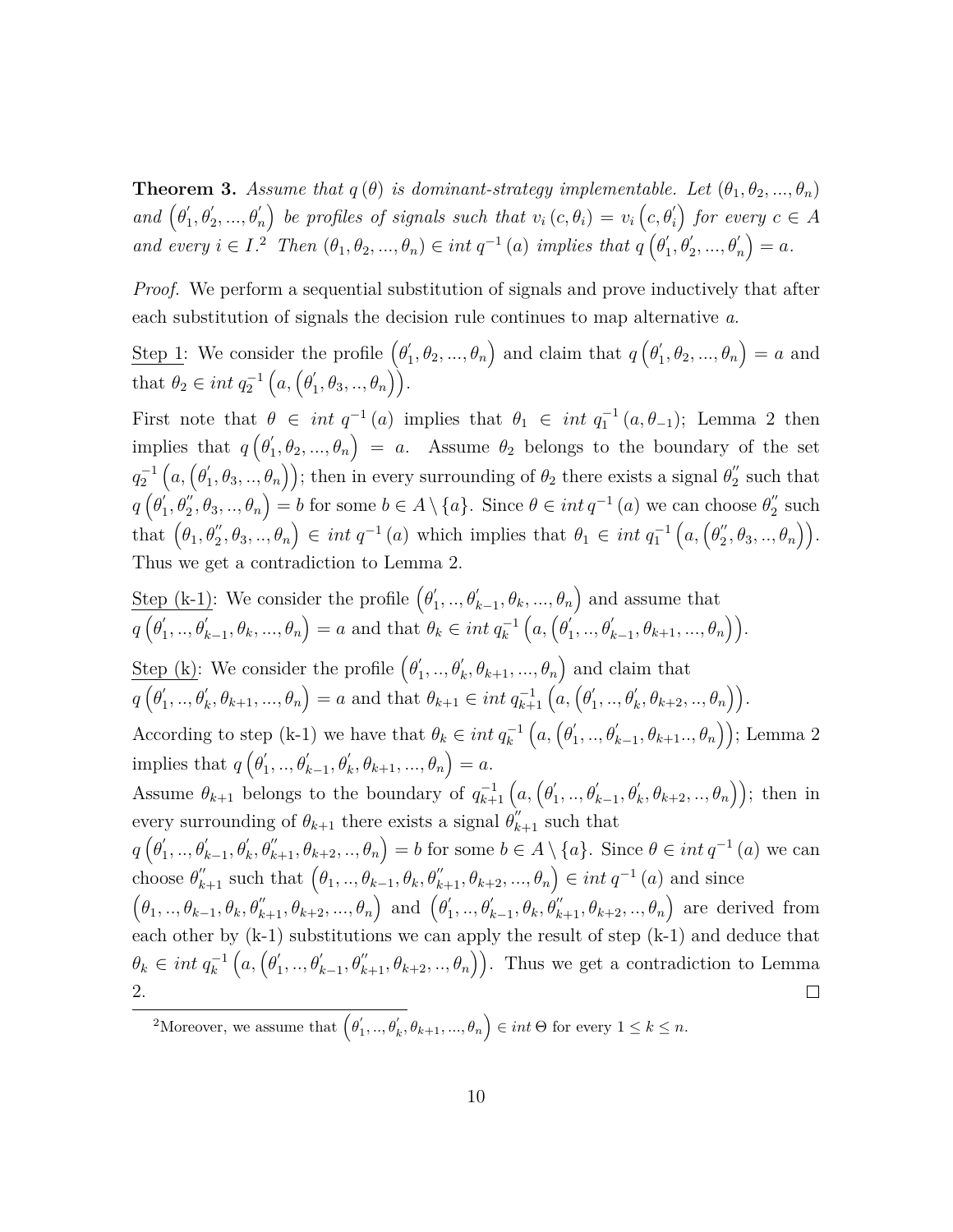Theorem 3 says that dominant-strategy implementability implies that the decision rule assigns the same outcome to profiles of signals that result in the same profile of valuations.<sup>3</sup> We now proceed to describe the restrictions that are imposed on decision rules by Bayesian implementability. These restrictions are similar to the ones implied by dominant-strategy implementability, except that they occur in the interim level.

**Theorem 4.** *Assume that*  $q(\theta)$  *is Bayesian implementable and that for every*  $i \in I$ ,  $q_i(\theta_i)$  *is continuously differentiable; then for every*  $i \in I$ ,  $\theta_i \in \Theta_i$  *and*  $a \in A$ *, we have* that for every  $b \in A$ ,  $\frac{\partial q_i^b}{\partial \theta_i^{a,1}}(\theta_i) = 0$  if and only if  $\frac{\partial q_i^b}{\partial \theta_i^{a,2}}(\theta_i) = 0$  and otherwise:

$$
\frac{\partial q_i^b(\theta_i) \big/ \partial \theta_i^{a,1}}{\partial q_i^b(\theta_i) \big/ \partial \theta_i^{a,2}} = \frac{\partial u_i^a(\theta_i) \big/ \partial \theta_i^{a,1}}{\partial u_i^a(\theta_i) \big/ \partial \theta_i^{a,2}}
$$

According to the theorem Bayesian implementability implies that the interim probability assigned to the alternatives in *A* must remain the same along the indifference curves of the valuation functions. The derivation of this necessary condition is based on a technique developed in Jehiel and Moldovanu (2001): Bayesian implementability implies that for every parameter  $\theta_i$  the argument that will maximize agent *i*'s expected utility will be  $\theta_i$ . By converting the parameters into arguments, looking at the maximum function, and applying the envelope theorem, we get the first partial derivative of agent *i*'s utility function when he reports truthfully. The Schwartz theorem on the equivalence of the second partial derivatives then implies the above equalities.

A corollary of Theorem 4 is that Bayesian implementability implies that the decision rule must assign the same interim probability to signals that result in the same profile of valuations.<sup>4</sup> We now show that signals that are assigned with the same interim probability must be assigned with the same expected transfer.

*Claim* 5. Assume that a decision rule  $q(\theta)$  is Bayesian implementable; then for every  $i \in I$  and every  $\dot{\theta}_i$  and  $\ddot{\theta}_i$  in  $\Theta_i$  that satisfy  $q_i\left(\dot{\theta}_i\right) = q_i\left(\ddot{\theta}_i\right)$ , we have  $\tau_i\left(\dot{\theta}_i\right) = \tau_i\left(\ddot{\theta}_i\right)$ .

<sup>&</sup>lt;sup>3</sup>There can be deviations but only for profiles of signals that belong to boundaries of  $q^{-1}(\cdot)$ .

<sup>&</sup>lt;sup>4</sup>The proofs of Theorem 4 and its corollary appear in the Appendix.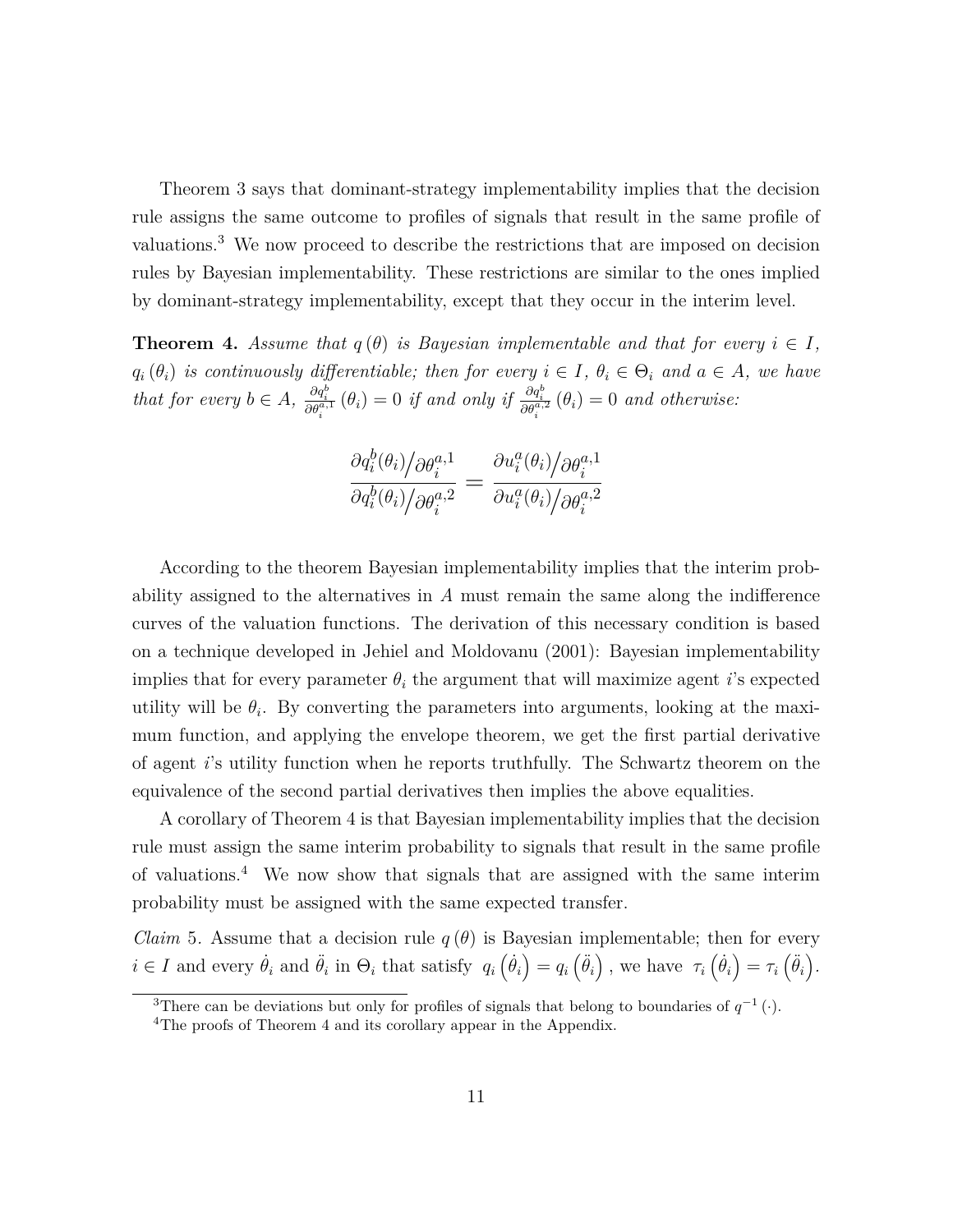This result is immediate. Assume without loss of generality that  $\tau_i \left( \dot{\theta}_i \right) > \tau_i \left( \ddot{\theta}_i \right)$ ; then  $V_i(\dot{\theta}_i) \cdot q_i(\dot{\theta}_i) + \tau_i(\dot{\theta}_i) > V_i(\ddot{\theta}_i) \cdot q_i(\ddot{\theta}_i) + \tau_i(\ddot{\theta}_i)$ , in contradiction to Bayesian implementability.

The intuition for the above results is the following. Implementability implies that the transfers must be identical for signals that result in the same outcome. On the other, it implies that the utilities of two different signals that result in the same valuations profile must be identical. These restrictions impose conditions on the transfer functions that can coexist only when signals that result in the same valuations profile are assigned the same outcome. We demonstrate this in the following example.

**Example 6.** *The single alternative case. We consider the case where agents gain utility only from a single alternative. Examples of such cases are the production of a public good and the allocation of a single indivisible good. In such cases an agent's expected utility is*  $u(\theta^1, \theta^2) q(\hat{\theta}^1, \hat{\theta}^2) + \tau(\hat{\theta})$ .<sup>5</sup> We assume that  $u(\theta^1, \theta^2)$  and  $q(\theta^1, \theta^2)$  are quasi-concave, *strictly increasing in both arguments, and continuously differentiable. Assume that there are two types,*  $\theta_1$  *and*  $\theta_2$  *in*  $\Theta \subseteq \mathbb{R}^2$ *, such that*  $u(\theta_1) = u(\theta_2) = \dot{u}$  *and*  $q(\theta_1) \neq q(\theta_2)$ *. Bayesian implementability implies that*  $u(\theta_1) \cdot q(\theta_1) + \tau(\theta_1) \geq u(\theta_1) \cdot q(\theta_2) + \tau(\theta_2)$ ; *therefore*  $u(\theta_1) \cdot (q(\theta_1) - q(\theta_2)) \geq \tau(\theta_2) - \tau(\theta_1)$ *. It also implies that*  $u(\theta_2) \cdot q(\theta_2) +$  $\tau(\theta_2) \geq u(\theta_2) \cdot q(\theta_1) + \tau(\theta_1)$ ; therefore  $\tau(\theta_2) - \tau(\theta_1) \geq u(\theta_2) \cdot (q(\theta_1) - q(\theta_2))$ . Now *because*  $u(\theta_1) = u(\theta_2) = \dot{u}$  *we get* 

$$
(1) \quad \dot{u} \cdot (q(\theta_1) - q_i(\theta_2)) = \tau(\theta_2) - \tau(\theta_1)
$$

*Now assume that there is another pair of types,*  $\theta_3$  *and*  $\theta_4$ *, such that*  $u(\theta_3) = u(\theta_4) = \ddot{u}$ *and*  $\dot{u} \neq \ddot{u}$ *. Moreover,*  $q(\theta_3) = q(\theta_1)$  *and*  $q(\theta_4) = q(\theta_2)$ *, and so we get* 

$$
(2) \quad \ddot{u} \cdot (q(\theta_3) - q(\theta_4)) = \tau(\theta_4) - \tau(\theta_3)
$$

*Since*  $q(\theta_3) = q(\theta_1)$  *and*  $q(\theta_4) = q(\theta_2)$ *, Bayesian implementability implies* 

(3) 
$$
\tau(\theta_2) - \tau(\theta_1) = \tau(\theta_4) - \tau(\theta_3)
$$

<sup>&</sup>lt;sup>5</sup>We drop the subscript  $i$  for simplicity of notation.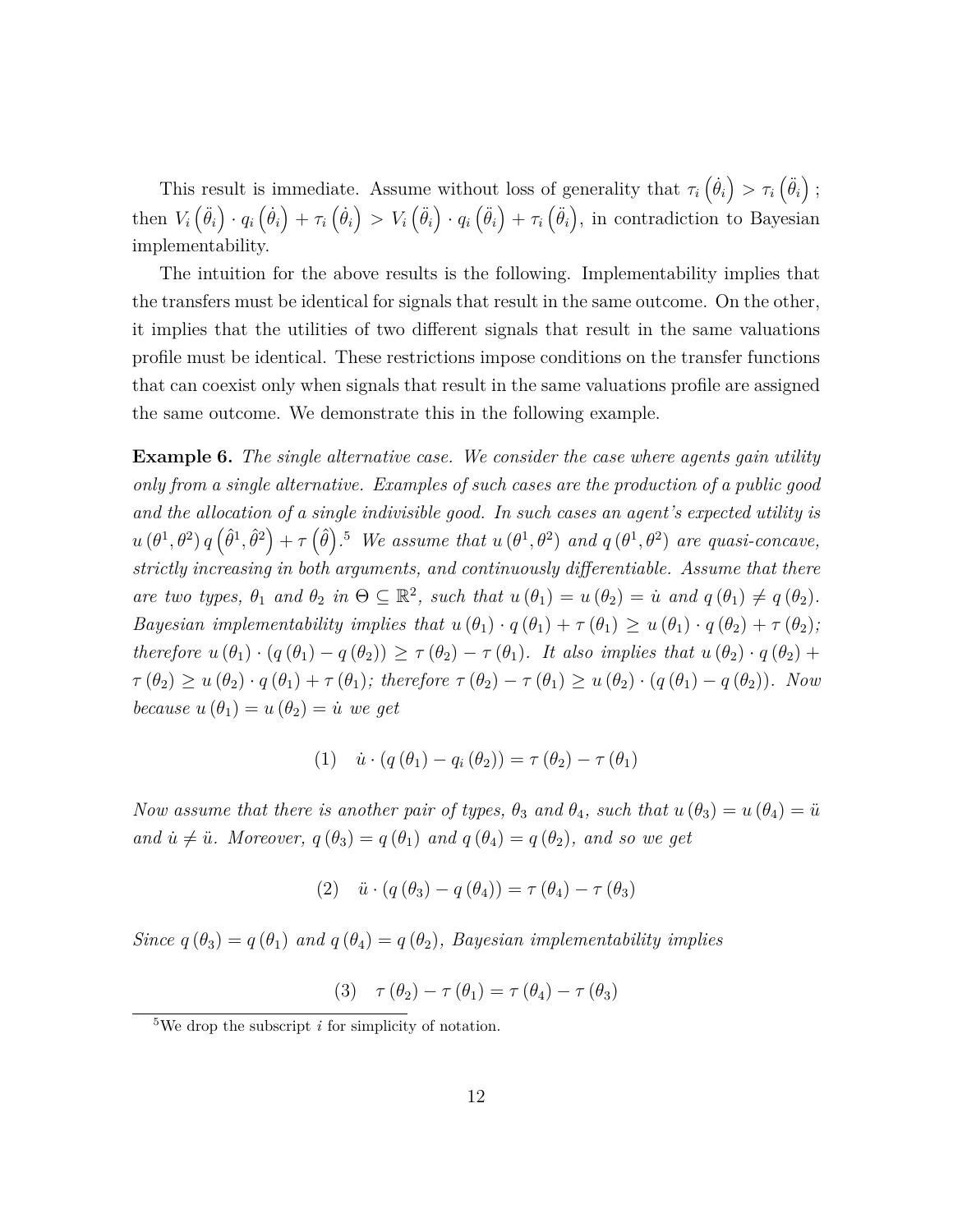*But*  $q(\theta_1) - q(\theta_2) = q(\theta_3) - q(\theta_4) \neq 0$  and  $\dot{u} \neq \ddot{u}$ ; therefore (1) does not equal (2), in contradiction to (3). Now, if it is the case that  $\frac{\partial q(\theta)/\partial \theta^1}{\partial q(\theta)/\partial \theta^2} \neq \frac{\partial u(\theta)/\partial \theta^1}{\partial u(\theta)/\partial \theta^2}$  for some  $\theta$  then *the indifference curves of*  $u(\theta^1, \theta^2)$  *and*  $q(\theta^1, \theta^2)$  *do not coincide but do intersect and therefore four such vectors exist. This implies that*  $q(\theta)$  *is not Bayesian implementable. Figure 1 shows us these points. Two indifference curves of*  $u(\theta^1, \theta^2)$ ,  $U_0$  and  $U_1$ , both *intersect with two indifference curves of*  $q(\theta^1, \theta^2)$ ,  $Q_0$  *and*  $Q_1$ . The intersection points *satisfy the above conditions.*



Figure 1: The Single Alternative Case

The results of this section show severe limitations on standard implementation of decision rules from the second subset. We see that the decision rules that the designer can implement by standard mechanisms are compelled to assign outcomes according to valuations. Is it the end of the road for the designer, or can she somehow escape this verdict. We discuss this in the following section.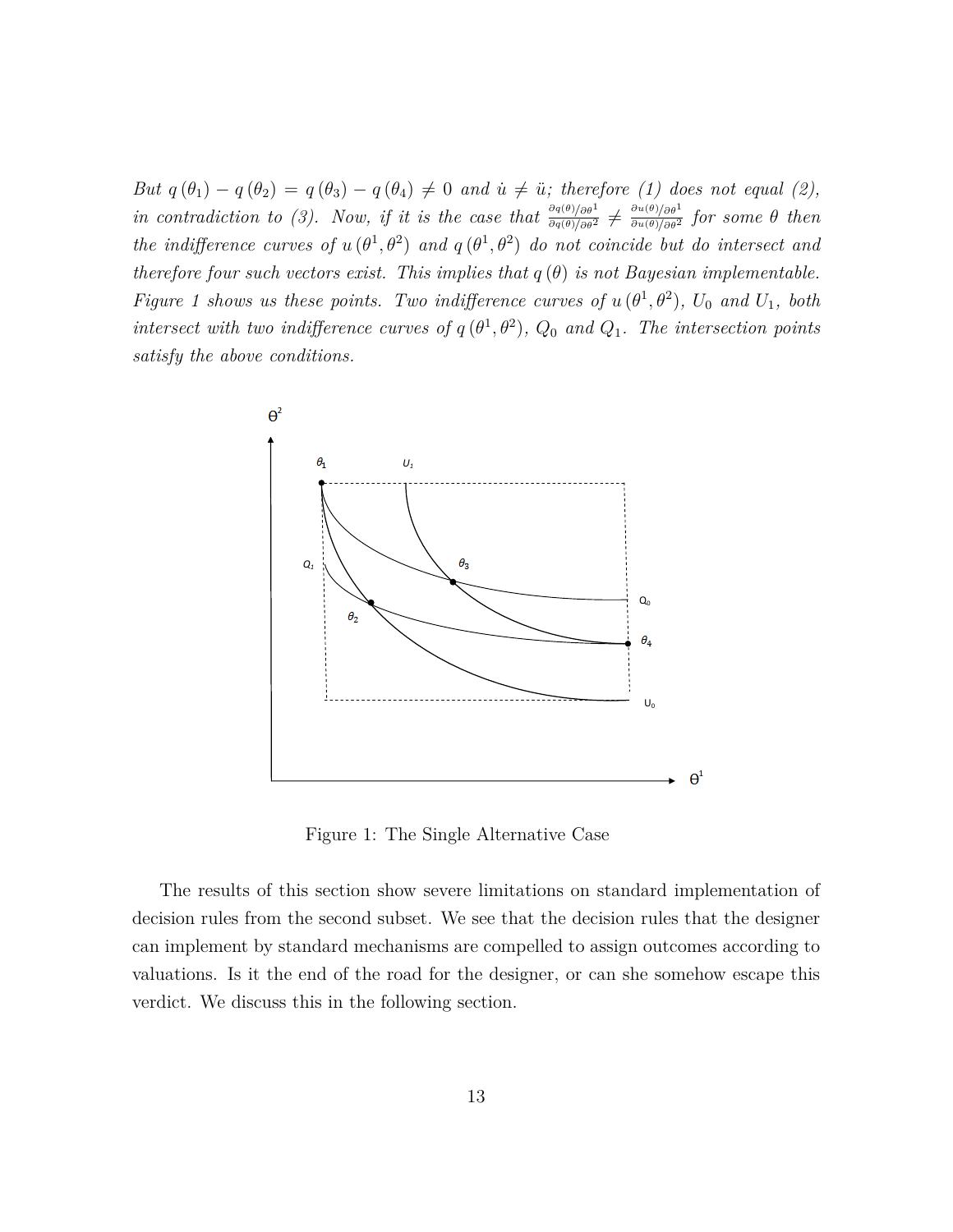### **5 Implementation by Extended Mechanisms**

In the previous section we saw that the property of standard implementation basically restricts the decision rule's domain to the set of possible valuations. This raises the question what other measures can the designer take in order to allow for the implementation of decision rules that do not have this property. The measures that the designer can take depend on the economic environment in which she operates. For example, if the economic environment allows the designer to assign personal transfers to the agents, then the designer can apply standard mechanisms. We consider environments in which the designer has, in addition to the ability to assign personal transfers, the ability to affect the values of the arguments that compose the agents' valuation functions. This would enable the designer to apply more elaborate mechanisms. The example in Section 2 describes such an environment. The board of directors can change, by assigning transfers, the profits of the firm's departments, and the profits of two of the firm's department are the arguments of the valuation function of the CEO.

The ways in which the designer can affect each argument are characterized by a set of real-valued functions. We denote by  $F_i^j$  $i^{\prime\prime}$ ,  $j \in \{1,2\}$  the set of functions that the designer can apply on *j*'s signal of agent *i*:

$$
F_i^j = \{ f : \mathbb{R} \to \mathbb{R} \mid the \ designer \ can \ apply \ f \ on \ j's \ signal \ of \ agent \ i \}
$$

We assume that for every  $i \in I$  and  $j \in \{1, 2\}$ , the identity function is in  $F_i^j$  $\mathbf{v}_i^j$ ; i.e., the designer can choose not to apply the instruments that affect the arguments of the agents' valuation functions.

We characterize the outcomes that are achievable by a designer in such environments through the concept of implementation of extended social choice functions. This concept characterizes the equilibrium outcomes the designer can achieve by applying mechanisms that result in (1) a decision on an alternative (2) applying functions on the arguments of the agents valuation functions  $(3)$  assigning personal transfers.<sup>6</sup>

Extended social choice functions represent such direct mechanisms. An *extended*

<sup>&</sup>lt;sup>6</sup>It characterizes the outcomes of truthful equilibria in direct mechanisms and due to the revelation principle it also characterizes the outcomes in general mechanisms.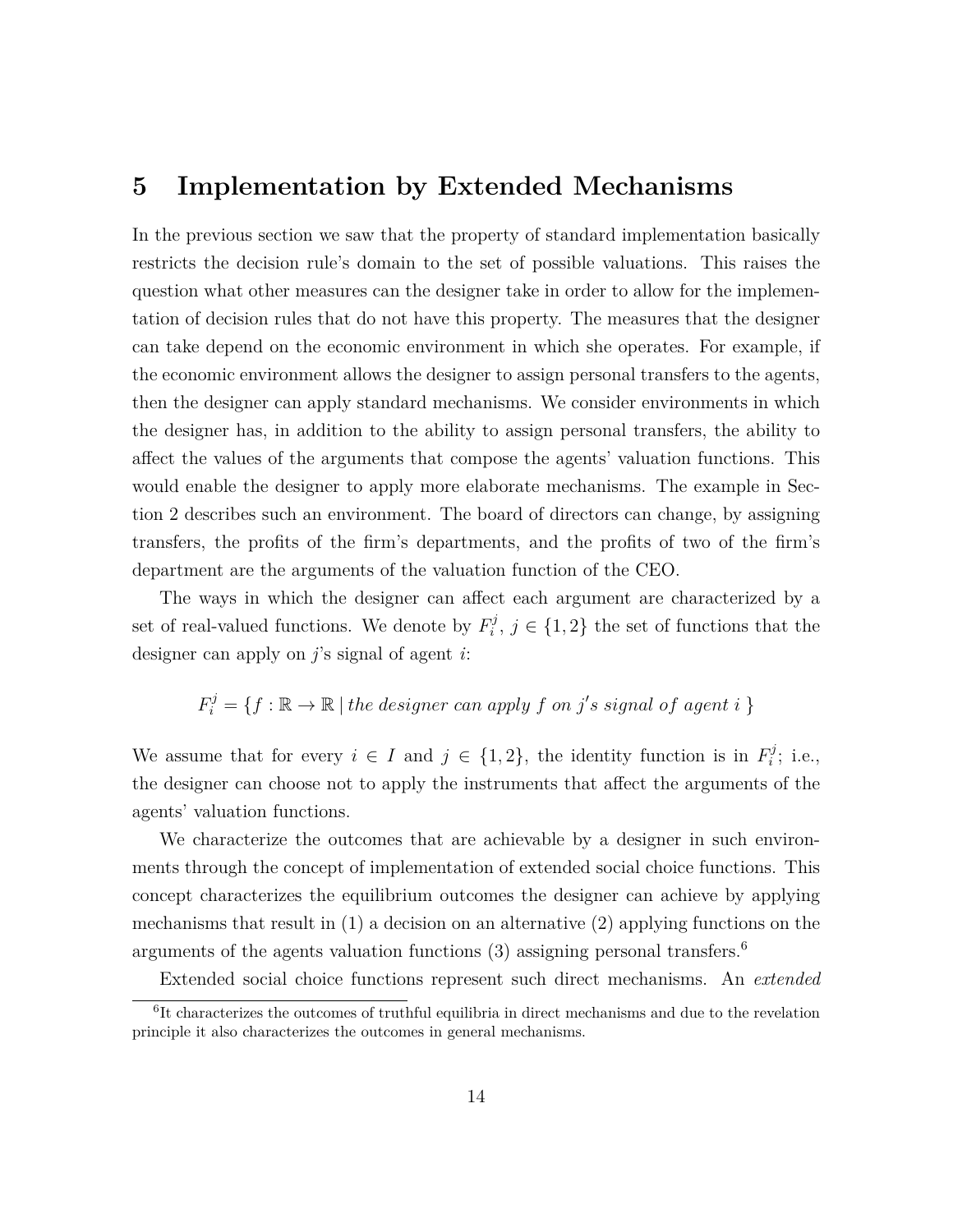*social choice function* is a function

$$
S(\theta) = \left(q(\theta), \left(f_i^1(\theta, \cdot), f_i^2(\theta, \cdot), t_i(\theta)\right)_{i \in I}\right)
$$

where  $q: \Theta \to A$ ,  $f_i^1: \Theta \to F_i^1$ ,  $f_i^2: \Theta \to F_i^2$  and  $t_i: \Theta \to \mathbb{R}$ .

An extended social choice function is said to be *dominant-strategy implementable* if truthtelling is a dominant-strategy for every agent in the direct mechanism that is induced by it. Namely, for every  $i \in I$  and every  $\theta \in \Theta$  we have

$$
\theta_{i} \in \underset{\hat{\theta}_{i} \in \Theta_{i}}{\arg \max } u_{i}^{q(\hat{\theta}_{i}, \theta_{-i})} \left( f_{i}^{1}\left( \left(\hat{\theta}_{i}, \theta_{-i}\right), \theta_{i}^{q(\hat{\theta}_{i}, \theta_{-i}), 1}\right), f_{i}^{2}\left( \left(\hat{\theta}_{i}, \theta_{-i}\right), \theta_{i}^{q(\hat{\theta}_{i}, \theta_{-i}), 2}\right) \right) + t_{i}\left(\hat{\theta}_{i}, \theta_{-i}\right)
$$

A decision rule is *dominant-strategy implementable by an extended mechanism* if there exists a dominant-strategy implementable extended social choice function that includes it. An extended social choice function is *Bayesian implementable* if there exists a truthful Bayes–Nash equilibrium in the direct mechanism that is induced by it. A decision rule is *Bayesian implementable by an extended mechanism* if there exists a Bayesian implementable extended social choice function that includes it.<sup>7</sup>

We provide conditions for an economic setup and a decision rule that are sufficient for the extended implementability of the decision rule in the given setup. We use these conditions to derive the implementation of decision rules that assign different outcomes to profiles of signals that result in the same profile of valuations. Such decision rules, as we showed previously, are not implementable by standard mechanisms. The implementation of such decision rules by extended mechanisms becomes possible because in an extended mechanism inducing truthtelling does not impose the same constraints on the transfer functions that are imposed on them in a standard mechanism. These constraints prevent the implementability of these decision rules in the standard case.

The construction of the conditions is based on the insight that if there is a profile of valuation functions such that the decision rule assigns the same outcomes to profiles of signals that result in the same profile of valuations, then given these valuation functions it is possible to consider implementation by standard mechanisms. Our aim is to use the tools provided by the extended mechanism to modify agents'

<sup>7</sup>See the Appendix for a more formal exposition of these definitions.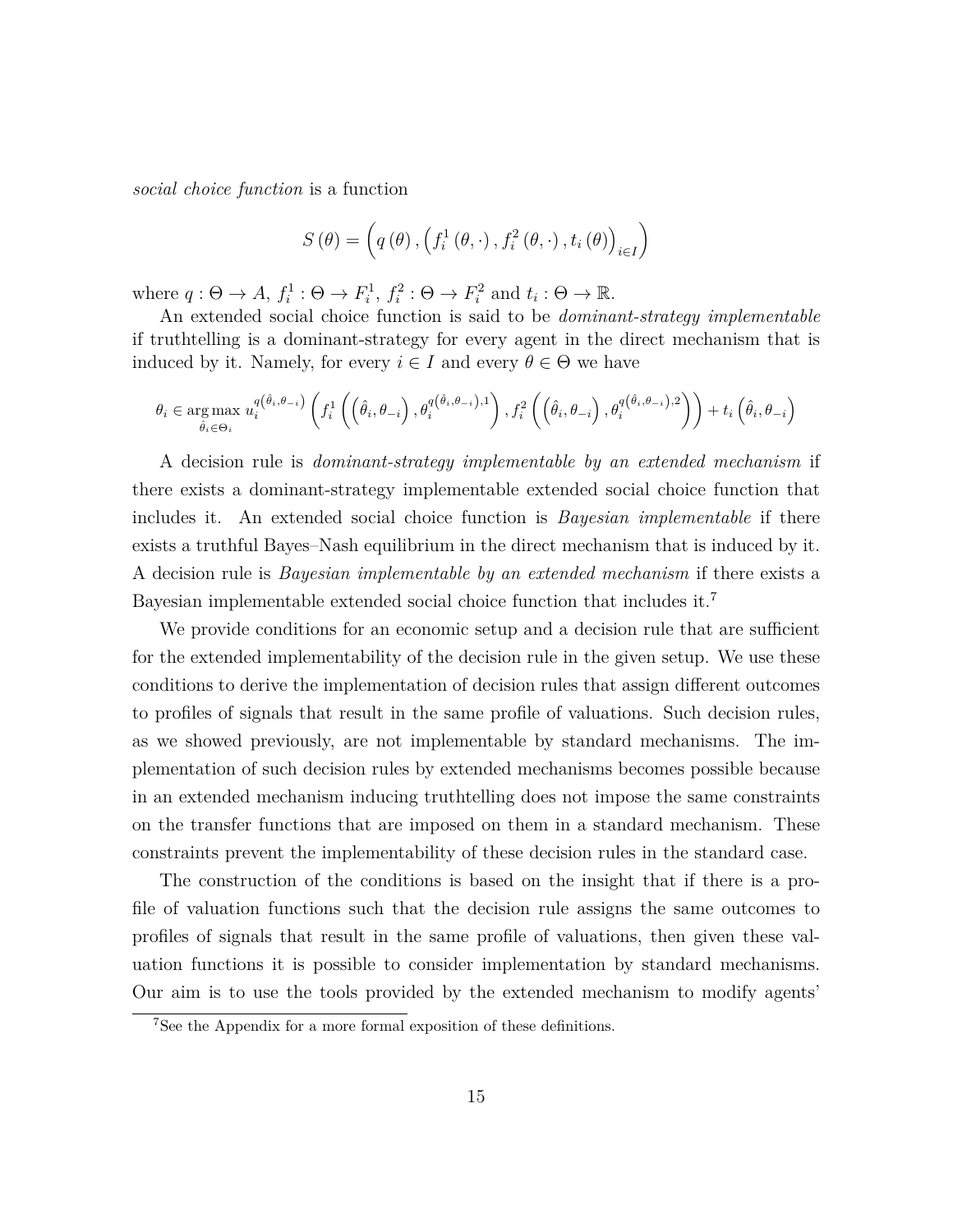original valuation functions to this desirable profile of valuation functions. Then, if standard implementability is possible given these desirable valuation functions, we can infer extended implementability in the setup of the original valuation functions.

The sufficient conditions are:

(1) The decision rule is implementable by a standard mechanism for some profile of valuation functions, call them *designer-preferred valuation functions.*

(2) We can modify agents valuation functions to coincide with designer-preferred valuation functions by the following procedure:

- $\circ$  For each  $a \in A$  define  $\Theta_i^a$  as the set of reports.
- Apply the incentive tools such that, given that alternative *a* is chosen, the agent will choose to report truthfully.
- Given a truthful report, the utility coincides with the designer-preferred valuation function for alternative *a*.

We now present this argument formally. We call a setup with the properties described in Section 3 a *U-setup*. Given the signal space of the U-setup, Θ, and the designer-preferred valuation functions,  $(w_i^a(\theta_i))_{a \in A, i \in I}$ , we define a new setup, with an |A|-dimensional signal space for each agent, in which agents' signals coincide with the designer-preferred valuations. We call it a *W-setup*, and construct it as follows.

We define a function that maps each of agent *i*'s original signals to the vector of the designer-preferred valuation,  $W_i(\theta_i) = (w_i^a(\theta_i))_{a \in A}$ . We define agent *i*'s signal space to be the image of this function,  $W_i(\Theta_i)$ , and denote it by  $W_i$ . Given that alternative *a* is chosen, her signal  $w_i \in W_i$  and a transfer  $t_i$  agent *i*'s utility is,  $w_i^a + t_i$ . The probability measure on  $W_i$ ,  $\eta_i$  is derived from the U-setup probability measure, *µ*<sup>*i*</sup>. Namely, the measure for event  $B \subseteq W_i$  is  $\eta_i(B) = \mu_i(C(B))$ , where  $C(B) =$  ${L \subseteq \Theta_i \text{ s.t } W_i(L) = B}.$ 

We now present the modification procedure of the original valuation functions to the designer-preferred valuation functions. Given a U-setup and a W-setup we define:

 $\circ$  A W-setup is said to be *derived from a U-setup* if there exist functions  $f_i^{a,1}$  $\Theta_i^{a,1} : \Theta_i^a \rightarrow$  $F_i^1, f_i^{a,2}$  $f_i^{a,2}: \Theta_i^a \to F_i^2$  and  $t_i^a: \Theta_i^a \to \mathbb{R}$   $\forall a \in A$   $\forall i \in I$  such that for every  $i \in I$ ,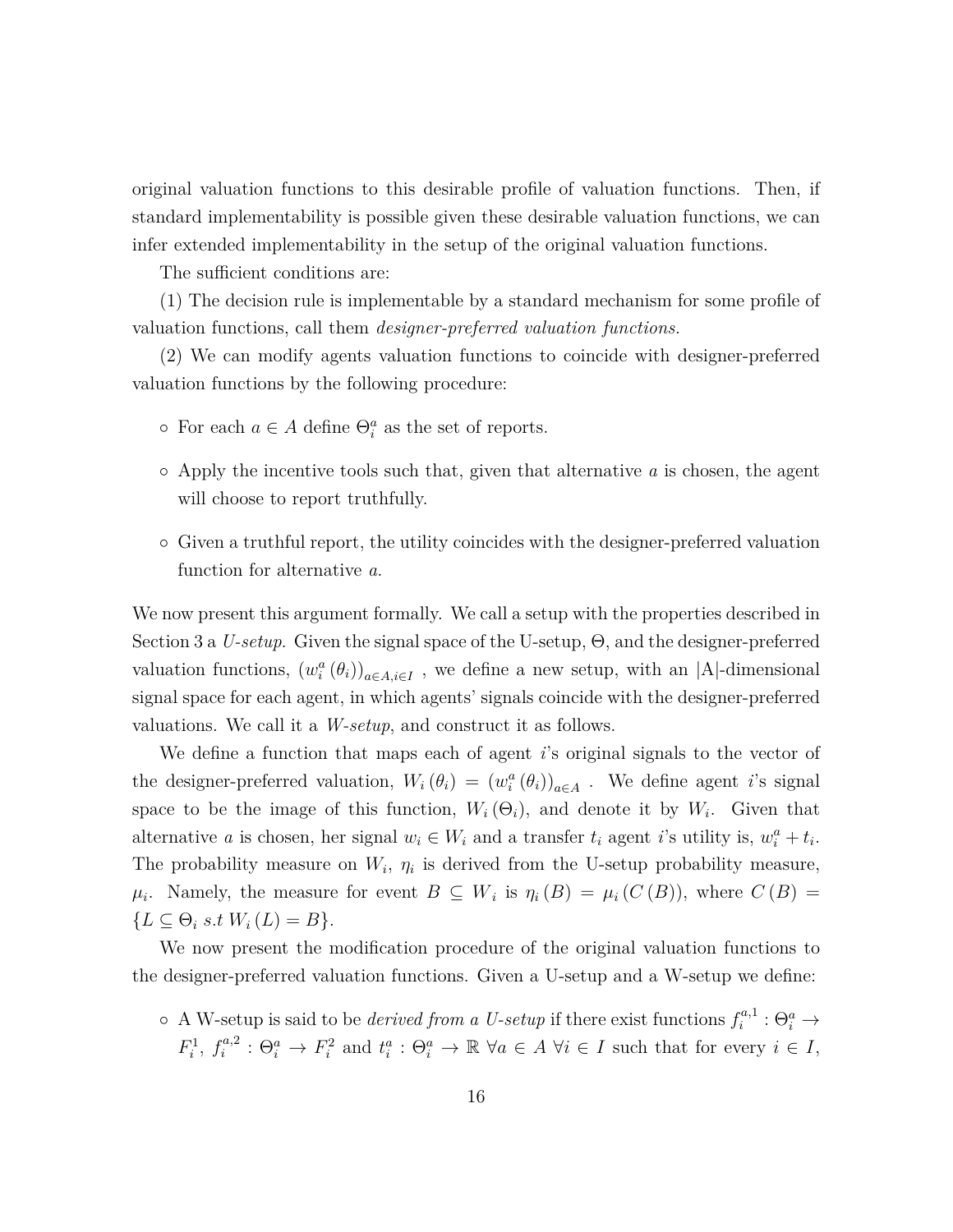every  $a \in A$ , and every  $\theta_i^a \in \Theta_i^a$  we have

(1) 
$$
\theta_i^a \in \underset{\hat{\theta}_i^a \in \Theta_i^a}{\arg \max} \ u_i^a \left( f_i^{a,1} \left( \hat{\theta}_i^a, \theta_i^{a,1} \right), f_i^{a,2} \left( \hat{\theta}_i^a, \theta_i^{a,2} \right) \right) + t_i^a \left( \hat{\theta}_i^a \right)
$$

and in addition

(2) 
$$
u_i^a\left(f_i^{a,1}\left(\theta_i^a,\theta_i^{a,1}\right),f_i^{a,2}\left(\theta_i^a,\theta_i^{a,2}\right)\right)+t_i^a\left(\theta_i^a\right)=w_i^a\left(\theta_i^{a,1},\theta_i^{a,2}\right)
$$

**Theorem 7.** *Assume a U-setup. And assume a W-setup that is derived from this Usetup. If q*(*w*) *is a decision rule that is dominant-strategy implementable (Bayesian implementable) by a standard mechanism in the W-setup, then the decision rule*  $q(\theta)$  = *q* (*w* (*θ*)) *is dominant-strategy implementable (Bayesian implementable) by an extended mechanism in the U-setup.*

The structure of the proof is as follows.<sup>8</sup> Given a profile of transfers  $(\tau_i(w))_{i\in I}$ that implements  $q(w)$  in the W-setup we define the following functions  $f_i^1(\theta) =$  $f_i^{q(\theta),1}$ *i*  $\left(\theta_i^{q(\theta)}\right)$  $f_i^{q(\theta)}, \cdot$ ,  $f_i^2(\theta) = f_i^{q(\theta),2}$ *i*  $\left(\theta_i^{q(\theta)}\right)$  $t_i^{q(\theta)}$ , ·) and  $t_i(\theta) = t_i^{q(\theta)}$ *i*  $\left(\theta_i^{q(\theta)}\right)$ *i*  $\Big) + \tau_i(w_i(\theta_i), w_{-i}(\theta_{-i})).$ Consider some agent *i* and a profile of signals of the agents other than  $i, \theta_{-i}$ . Assume that alternative *a* is chosen when agent *i* reports truthfully, i.e.,  $q(\theta) = a$ . Assume agent *i* reports an untrue signal,  $\theta'_{i}$ , such that  $q\left(\theta'_{i}, \theta_{-i}\right) = a$ . The assumption that *q* (*w*) is dominant-strategy implementable by the transfer scheme  $(\tau_i(w))_{i \in I}$  implies that  $\tau_i\left(\theta'_i, \theta_{-i}\right) = \tau_i(\theta)$ . Condition (1) then implies that agent *i* does not gain from this deviation. Assume that agent *i* reports an untrue signal,  $\tilde{\theta}_i$  such that  $q\left(\tilde{\theta}_i, \theta_{-i}\right) = b$ and  $(\tilde{\theta}_i^{b,1})$  $\widetilde{\theta}_i^{b,1}, \widetilde{\theta}_i^{b,2}$ *i*  $\Theta_i^{b,1}$  $\theta_i^{b,1}, \theta_i^{b,2}$ ). The assumption that  $q(w)$  is dominant-strategy implementable by the transfer scheme  $(\tau_i(w))_{i \in I}$  implies that agent *i* does not gain from this deviation. Condition (1) then implies that agent *i* does not gain if she reports any untrue signal  $\hat{\theta}_i$  such that  $q\left(\hat{\theta}_i, \theta_{-i}\right) = b$ .

Consider a U-setup. Theorem 7 shows that we can implement by an extended mechanism any decision rule that can be implemented by a standard mechanism in some W-setup, provided that this W-setup can be derived from the U-setup. This result relates to the existing literature on implementation in independent private values

<sup>8</sup>The proof appears in the Appendix.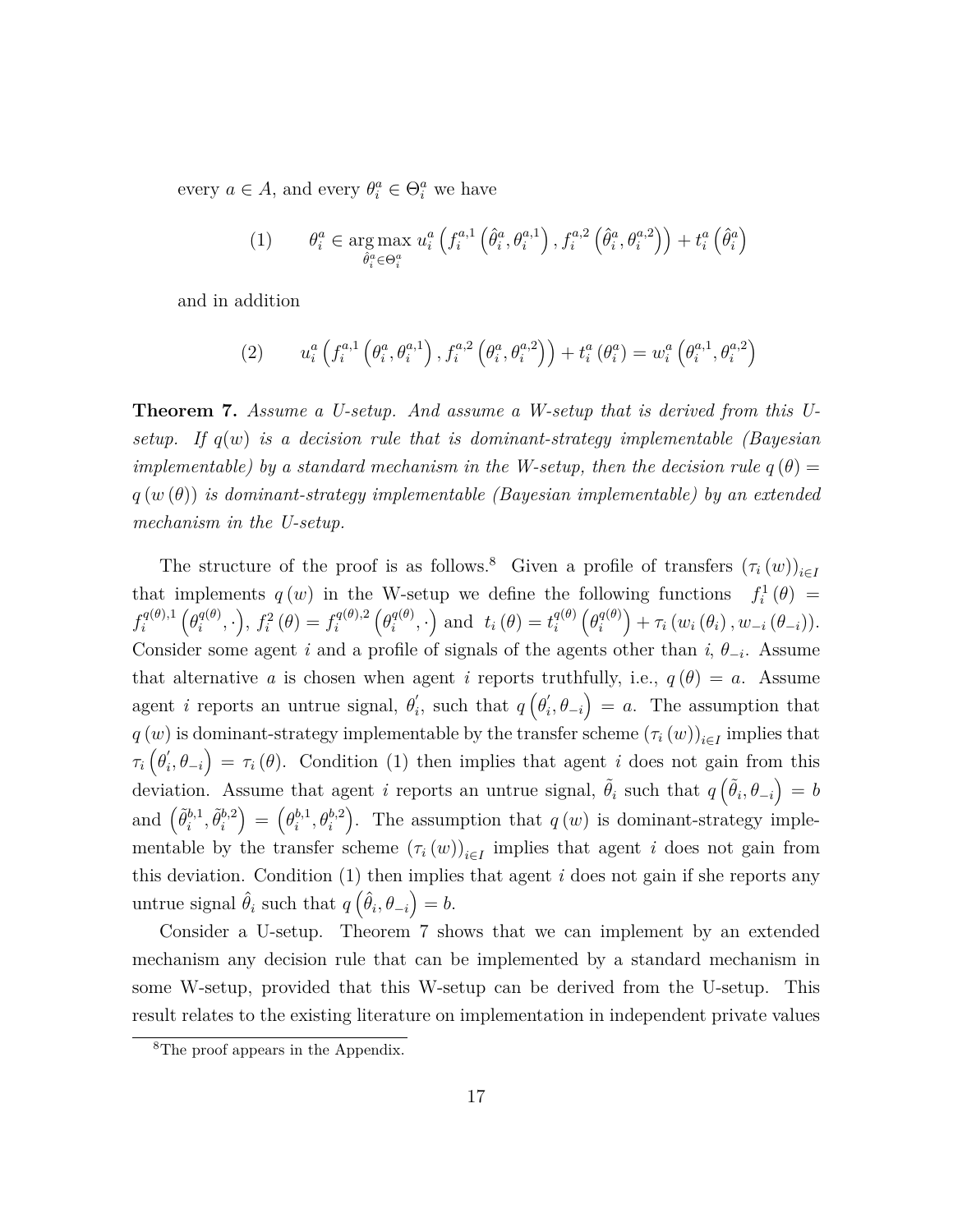models, in which the signal space is |A|-dimensional and the agents' signals are their valuation profiles.<sup>9</sup> Once we have derived a W-setup from the U-setup we can take these results, which allow us to infer implementability by a standard mechanism in the W-setup, and deduce implementability by an extended mechanism in the U-setup. For example, we can implement the efficient decision rule of the W-setup.

### **5.1 Derived Valuations**

In this subsection and in the Appendix we present examples of designer-preferred valuation functions that can be derived from various common forms of multivariate valuation functions. These modifications allow us to implement, by extended mechanisms, decision rules that assign outcomes according to these designer-preferred valuation functions. Since these designer-preferred valuation functions do not coincide with the agents' original valuation functions, we can infer the extended implementatability of decision rules that do not assign the same outcome to profiles of signals that result in the same profile of valuations.

We consider the most natural case in which the designer can affect an argument's value by assigning a transfer to it. Namely, the sets  $F_i^j$  are defined as follows:

$$
F_i^j = \{ f : \mathbb{R} \to \mathbb{R} \mid s.t \ f(x) = x + c \,, \ c \in \mathbb{R} \}
$$

Given these  $F_i^j$ <sup>*i*</sup></sup><sub>*i*</sub><sup>s</sup>, a signal  $\theta_i^{a,1}$  and report  $\hat{\theta}_i^a$  an agent's utility is

$$
u_i^a\left(\theta_i^{a,1}+t_i^{a,1}\left(\hat{\theta}_i^a\right),\theta_i^{a,2}+t_i^{a,2}\left(\hat{\theta}_i^a\right)\right)+t_i^{a,3}\left(\hat{\theta}_i^a\right)
$$

#### **5.1.1 Cobb–Douglas Valuation Functions**

*Assume that the valuation function for alternative* a *takes the following form:*

$$
u_i^a \left( \theta_i^{a,1}, \theta_i^{a,2} \right) = \left( \theta_i^{a,1} \right)^\alpha \left( \theta_i^{a,2} \right)^{1-\alpha} \qquad 0 < \alpha < 1
$$

<sup>9</sup>See, e.g, Groves (1973), Myerson (1981), Roberts (1979), Rochet (1987), Bikhchandani et al. (2006).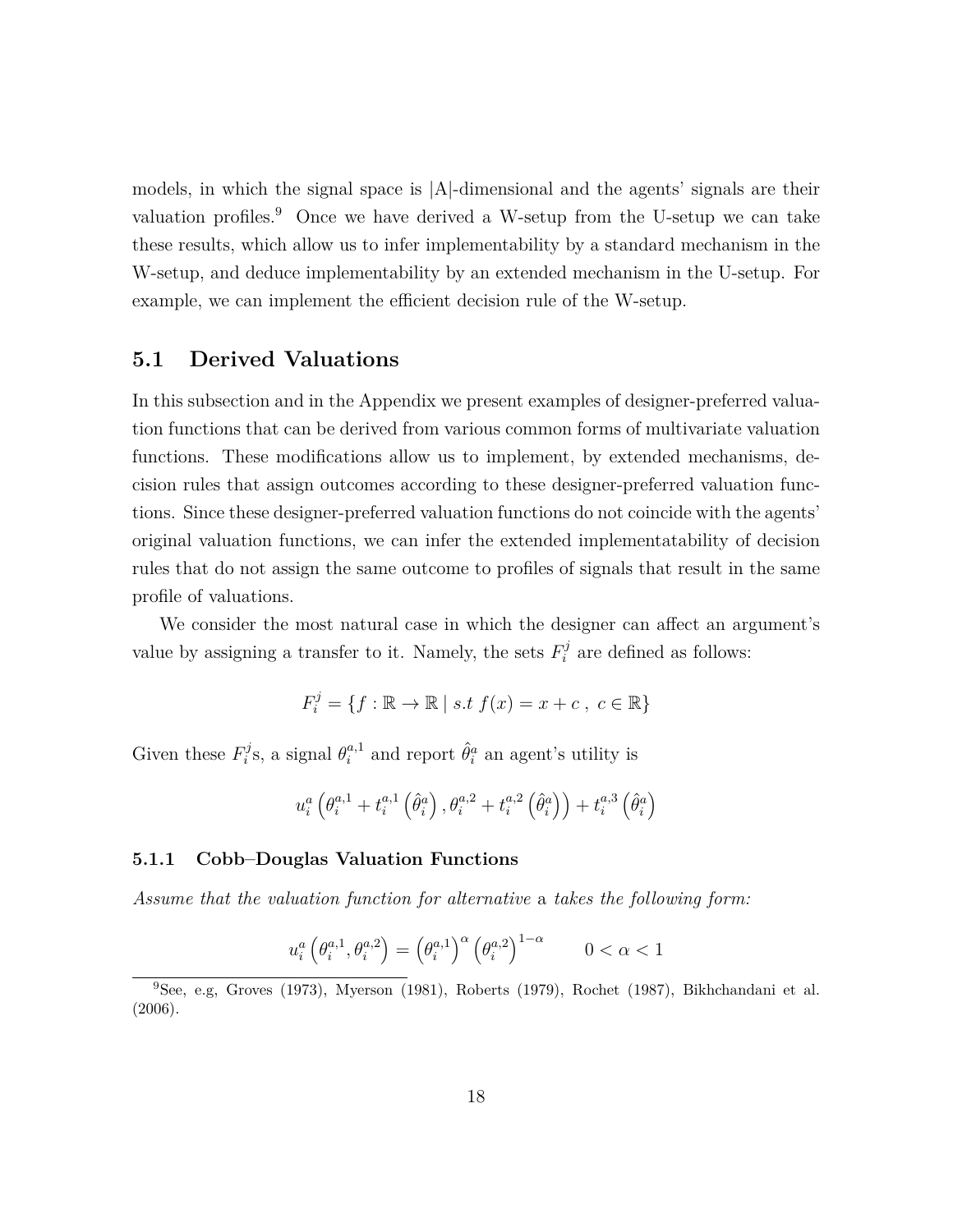*Define*,  $t_i^{a,1}$ *i*  $\left(\hat{\theta}^a_i\right)$  $\hat{\theta}_i^{a,2}$  $t_i^{a,2}, \quad t_i^{a,2}$  $\left(\hat{\theta}^a_i\right)$  $\hat{\theta}_i^{a,1}$  *and*  $t_i^{a,3}$ *i*  $\left(\hat{\theta}^a_i\right)$  $= -(1 - \alpha)\hat{\theta}_i^{a,1} - \alpha \hat{\theta}_i^{a,2}$  $\frac{a,2}{i}$ . *Given signal*  $\theta_i^{\dot{a}}$  *and report*  $\hat{\theta}_i^{\dot{a}}$ , *the utility is* 

$$
\left(\theta_i^{a,1} + \hat{\theta}_i^{a,2}\right)^{\alpha} \left(\theta_i^{a,2} + \hat{\theta}_i^{a,1}\right)^{1-\alpha} - (1-\alpha)\hat{\theta}_i^{a,1} - \alpha\hat{\theta}_i^{a,2}
$$

*For each signal, truthtelling is an optimal action*:

$$
\theta_i^a \in \underset{\hat{\theta}_i^a \in \Theta_i^a}{\arg \max} \left(\theta_i^{a,1} + \hat{\theta}_i^{a,2}\right)^{\alpha} \left(\theta_i^{a,2} + \hat{\theta}_i^{a,1}\right)^{1-\alpha} - (1-\alpha)\hat{\theta}_i^{a,1} - \alpha \hat{\theta}_i^{a,2}
$$

*Given a truthful report , the value of the utility is*

$$
\alpha \theta_i^{a,1} + \left(1-\alpha\right) \theta_i^{a,2}
$$

*We get that the weighted mean of the signals with parameter α can be derived from a Cobb–Douglas valuation that has the same parameter.*

### **6 Concluding Remarks**

We have considered the possibility of implementation in models of independent private values in which an agent's valuation of an alternative is composed of multiple arguments. We have shown that when we apply standard mechanisms, only decision rules whose domain is the set of possible valuations are eligible for implementation. However, when we consider extended mechanisms this restriction is not necessary for implementation. We did not, however, provide a simple and tractable characterization of the set of all the decision rules that are implemented by extended mechanisms. Such a characterization will be the subject of future work.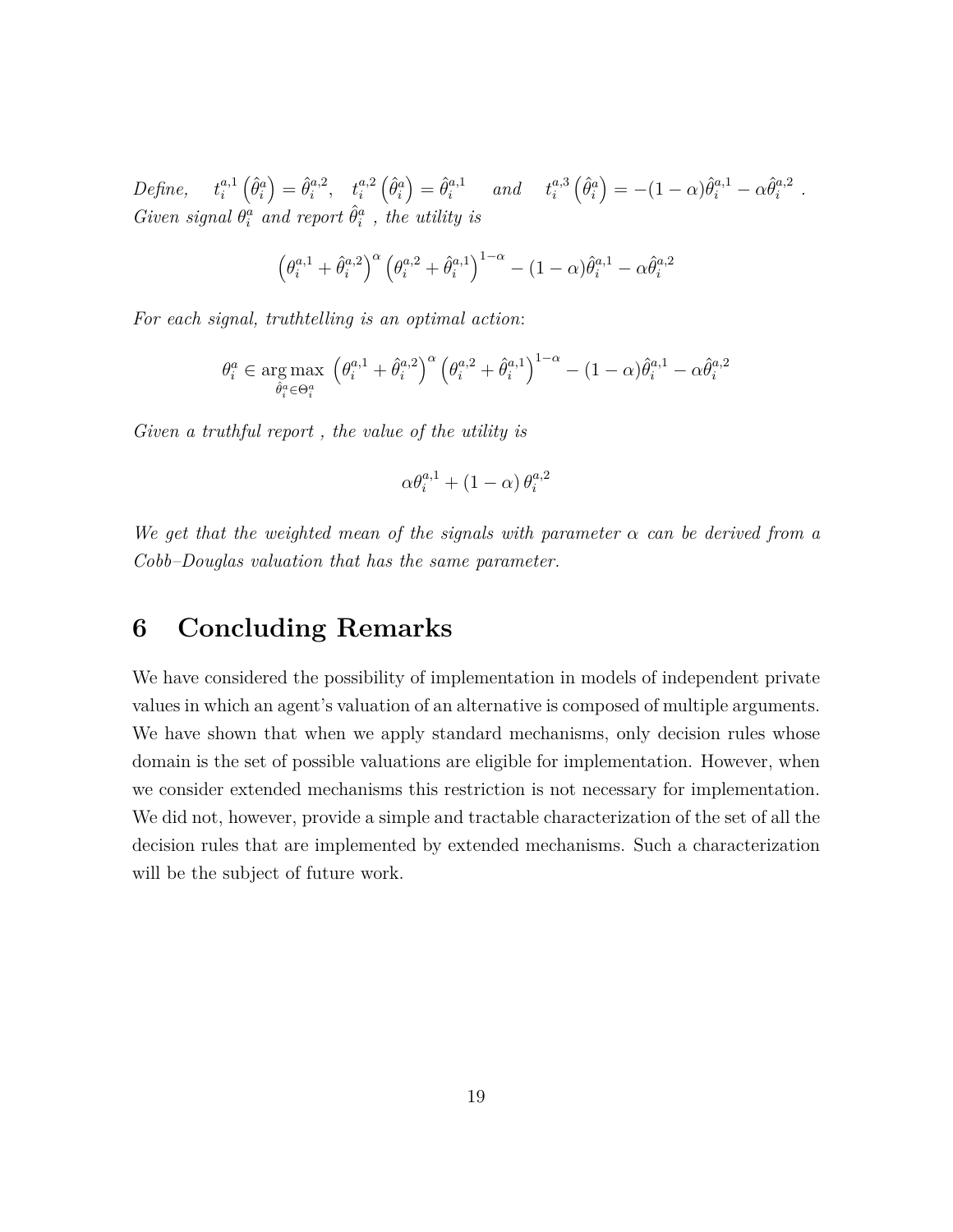### **A Appendix**

### **A.1 Examples of Derived Valuations**

#### **A.1.1 Product Valuation Functions**

*Assume that the valuation function for alternative* a *takes the following form:*

$$
u_i^a\left(\theta_i^{a,1},\theta_i^{a,2}\right)=\theta_i^{a,1}\cdot\theta_i^{a,2}
$$

 $Define \quad t_i^{a,1}$ *i*  $\left(\hat{\theta}^a_i\right)$  $\hat{\theta}_i^{a,2}$  $t_i^{a,2}, \quad t_i^{a,2}$  $\left(\hat{\theta}^a_i\right)$  $\hat{\theta}_i^{a,1}$  $\int_i^{a,1}$ , and  $t_i^{a,3}$ *i*  $\left(\hat{\theta}^a_i\right)$  $= -\frac{\left( \hat{\theta}_{i}^{a,1} + \hat{\theta}_{i}^{a,2} \right)^{2}}{2}$  $\frac{a_{i}}{2}$ . *Given signal*  $\hat{\theta}^a_i$  *and report*  $\hat{\theta}^a_i$ , *the utility is* 

$$
\left(\theta^{a,1}_i + \hat{\theta}^{a,2}_i\right)\left(\theta^{a,2}_i + \hat{\theta}^{a,1}_i\right) - \frac{\left(\hat{\theta}^{a,1}_i + \hat{\theta}^{a,2}_i\right)^2}{2}
$$

*For each signal, truthtelling is an optimal action*:

$$
\theta_i^a \in \underset{\hat{\theta}_i^a \in \Theta_i^a}{\arg \max} \left( \theta_i^{a,1} + \hat{\theta}_i^{a,2} \right) \left( \theta_i^{a,2} + \hat{\theta}_i^{a,1} \right) - \frac{\left( \hat{\theta}_i^{a,1} + \hat{\theta}_i^{a,2} \right)^2}{2}
$$

*Given a truthful report , the value of the utility i*s

$$
\frac{\left(\theta_i^{a,1}+\theta_i^{a,2}\right)^2}{2}
$$

*The square of the sum of signals can be derived from a product valuation.*

#### **A.1.2 Perfect Substitutes Valuation Functions**

*Assume that the valuation function for alternative* a *takes the following form:*

$$
u_i^a \left( \theta_i^{a,1}, \theta_i^{a,2} \right) = \alpha \cdot \theta_i^{a,1} + \theta_i^{a,2}
$$

*To ensure that a report is truthful given any signal*  $\theta_i^a$ , *implies that the transfer functions must add up to a constant. Therefore, the only valuation that can be derived from a*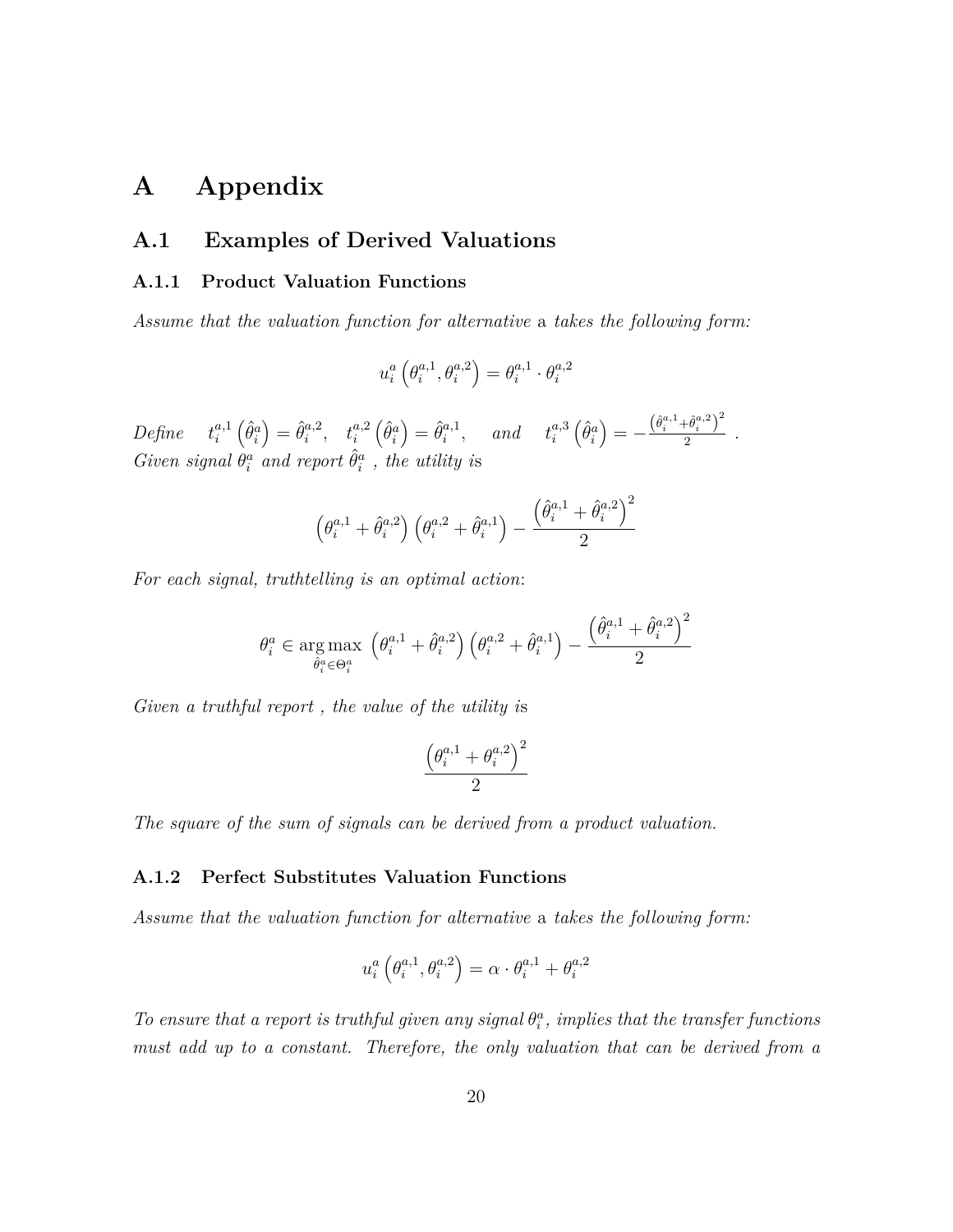*perfect substitute valuation is equal to the original valuation plus a constant.*

#### **A.1.3 Quasilinear Valuation Functions**

*Assume that the valuation function for alternative* a *takes the following form:*

$$
u_i^a\left(\theta_i^{a,1},\theta_i^{a,2}\right) = f\left(\theta_i^{a,1}\right) + \theta_i^{a,2}
$$

*Assume*  $m > 1$  *and assume that*  $f''(m \cdot \theta_i^{a,1})$ *i*  $\left( \frac{1}{2} \right) > 0$  *for every*  $\theta_i^{a,1}$  $i^{a,1}$ . *Define*,  $t_i^{a,1}$ *i*  $\left(\hat{\theta}^a_i\right)$  $= (m - 1) \hat{\theta}_i^{a,1}$  $t_i^{a,1}, \quad t_i^{a,2}$  $\left(\hat{\theta}^a_i\right)$  $\int = -\frac{m-1}{m} f(m \cdot \hat{\theta}_i^{a,1})$ *i*  $\int$ *, and*  $t_i^{a,3}$ *i*  $\left(\hat{\theta}^a_i\right)$  $= 0.$ *Given signal*  $\theta_i^{\dot{a}}$  *and report*  $\hat{\theta}_i^{\dot{a}}$ , *the utility is* 

$$
f\left(\theta_i^{a,1} + \left(m-1\right)\hat{\theta}_i^{a,1}\right) - \left(\frac{m-1}{m}\right)f\left(m \cdot \hat{\theta}_i^{a,1}\right) + \theta_i^{a,2}
$$

*For each signal, truthtelling is an optimal action*:

$$
\theta_i^a \in \underset{\hat{\theta}_i^a \in \Theta_i^a}{\arg \max} f\left(\theta_i^{a,1} + (m-1)\,\hat{\theta}_i^{a,1}\right) - \left(\frac{m-1}{m}\right)f\left(m \cdot \hat{\theta}_i^{a,1}\right) + \theta_i^{a,2}
$$

*Given a truthful report , the value of the utility is*

$$
\frac{1}{m} \cdot f\left(m \cdot \theta_i^{a,1}\right) + \theta_i^{a,2}
$$

*We get that we can derive a quasilinear valuation function in which the non linear function is the average value of the original non linear function, f, as a function of m, when we fix*  $\theta_i^{a,1}$  *as a parameter.* 

### **A.2 Definitions**

◦ A decision rule *q* (*θ*) is *implementable in dominant strategies by an extended mechanism* if there exists a profile of functions  $(f_i^1(\theta, \cdot), f_i^2(\theta, \cdot), t_i(\theta))_{i \in I}$  such that

$$
\left(q\left(\theta\right),\left(f_i^1\left(\theta,\cdot\right),f_i^2\left(\theta,\cdot\right),t_i\left(\theta\right)\right)_{i\in I}\right)
$$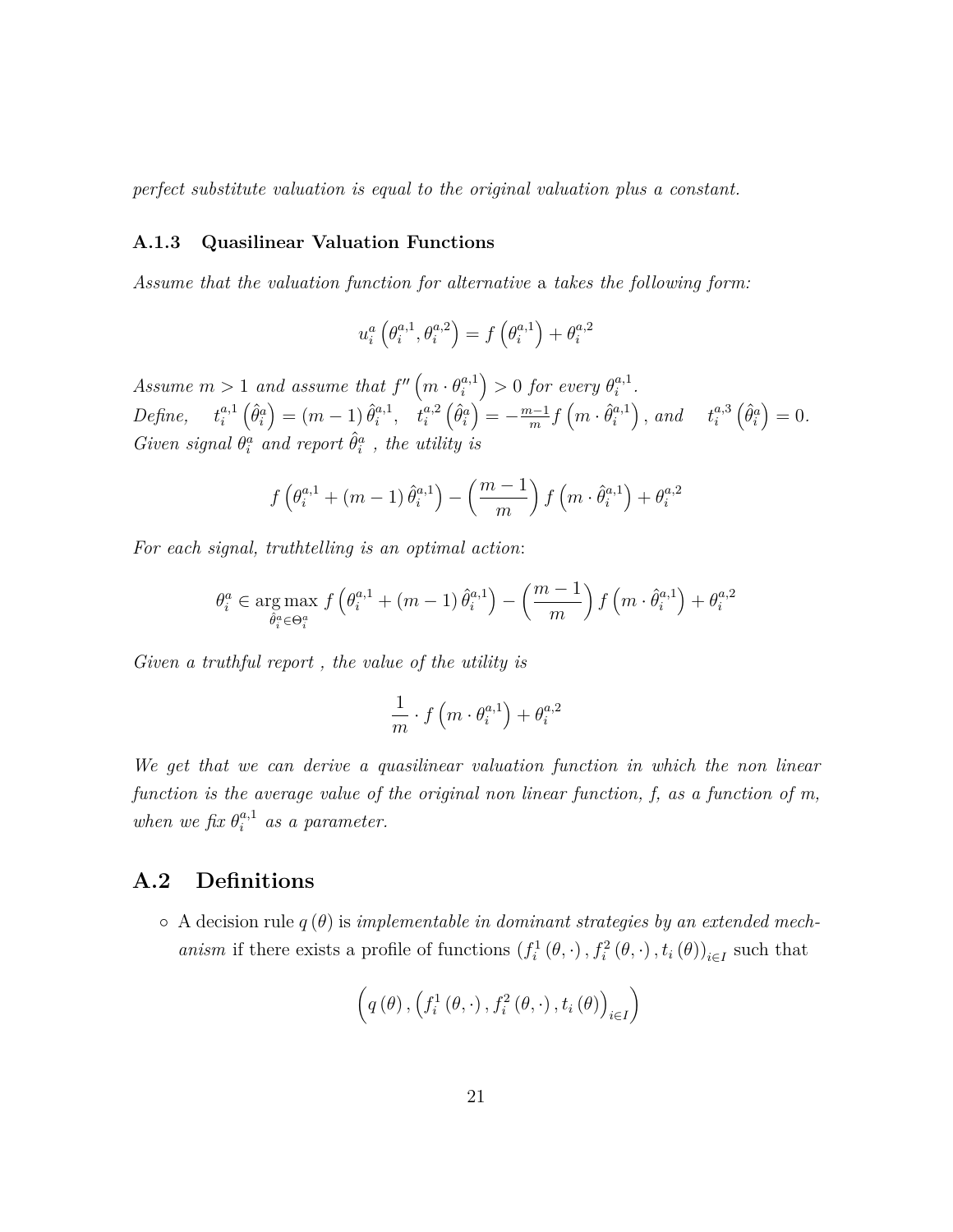is implementable in dominant strategies.

◦ An extended social choice function is said to be *Bayesian implementable* if for every  $i \in I$  and every  $\theta_i \in \Theta_i$  we have

$$
\theta_{i} \in \underset{\hat{\theta}_{i} \in \Theta_{i}}{\arg \max } E_{\theta_{-i}} \left[ u_{i}^{q(\hat{\theta}_{i}, \theta_{-i})} \left( f_{i}^{1} \left( \left( \hat{\theta}_{i}, \theta_{-i} \right), \theta_{i}^{q(\hat{\theta}_{i}, \theta_{-i}), 1} \right), f_{i}^{2} \left( \left( \hat{\theta}_{i}, \theta_{-i} \right), \theta_{i}^{q(\hat{\theta}_{i}, \theta_{-i}), 2} \right) \right) + t_{i} \left( \hat{\theta}_{i}, \theta_{-i} \right) \right]
$$

◦ A decision rule *q* (*θ*) is *Bayesian implementable by an extended mechanism* if there exists a profile of functions  $(f_i^1(\theta, \cdot), f_i^2(\theta, \cdot), t_i(\theta))_{i \in I}$  such that

$$
\left(q\left(\theta\right),\left(f_i^1\left(\theta,\cdot\right),f_i^2\left(\theta,\cdot\right),t_i\left(\theta\right)\right)_{i\in I}\right)
$$

is Bayesian implementable.

### **A.3 Proofs**

#### **A.3.1 Proof of Theorem 4**

Consider some  $\theta_i^{a,1}$  $a_i$ <sup>1</sup>; we start by developing the following partial derivative  $\frac{\partial \tau_i(\theta_i)}{\partial \theta_i^{a,1}}$ . We denote  $\theta_i(h) = \left(\theta_i^{1,1}\right)$  $\theta_i^{1,1}, \theta_i^{1,2}, \theta_i^{2,1}, \ldots, \theta_i^{a,1} + h, \theta_i^{a,2}, \ldots, \theta_i^{|A|,2}$ for every  $h$ . We now develop the following limit:  $\tau_i$  (*θ*<sub>*i*</sub>(*h*)) − *τ*<sub>*i*</sub> (*θ*<sub>*i*</sub>)

$$
\lim_{h\to 0} \frac{\tau_i(\theta_i(h)) - \tau_i(\theta)}{h}
$$

Bayesian implementability implies that

$$
V_i(\theta_i) \cdot q_i(\theta_i) + \tau_i(\theta_i) \geq V_i(\theta_i) \cdot q_i(\theta_i(h)) + \tau_i(\theta_i(h))
$$

and therefore

$$
V_i(\theta_i) \cdot (q_i(\theta_i) - q_i(\theta_i(h))) \geq \tau_i(\theta_i(h)) - \tau_i(\theta_i)
$$

It also implies that

$$
V_i(\theta_i(h)) \cdot q_i(\theta_i(h)) + \tau_i(\theta_i(h)) \geq V_i(\theta_i(h)) \cdot q_i(\theta_i) + \tau_i(\theta_i)
$$

and therefore

$$
\tau_i(\theta_i(h)) - \tau_i(\theta_i) \ge V_i(\theta_i(h)) \cdot (q_i(\theta_i) - q_i(\theta_i(h)))
$$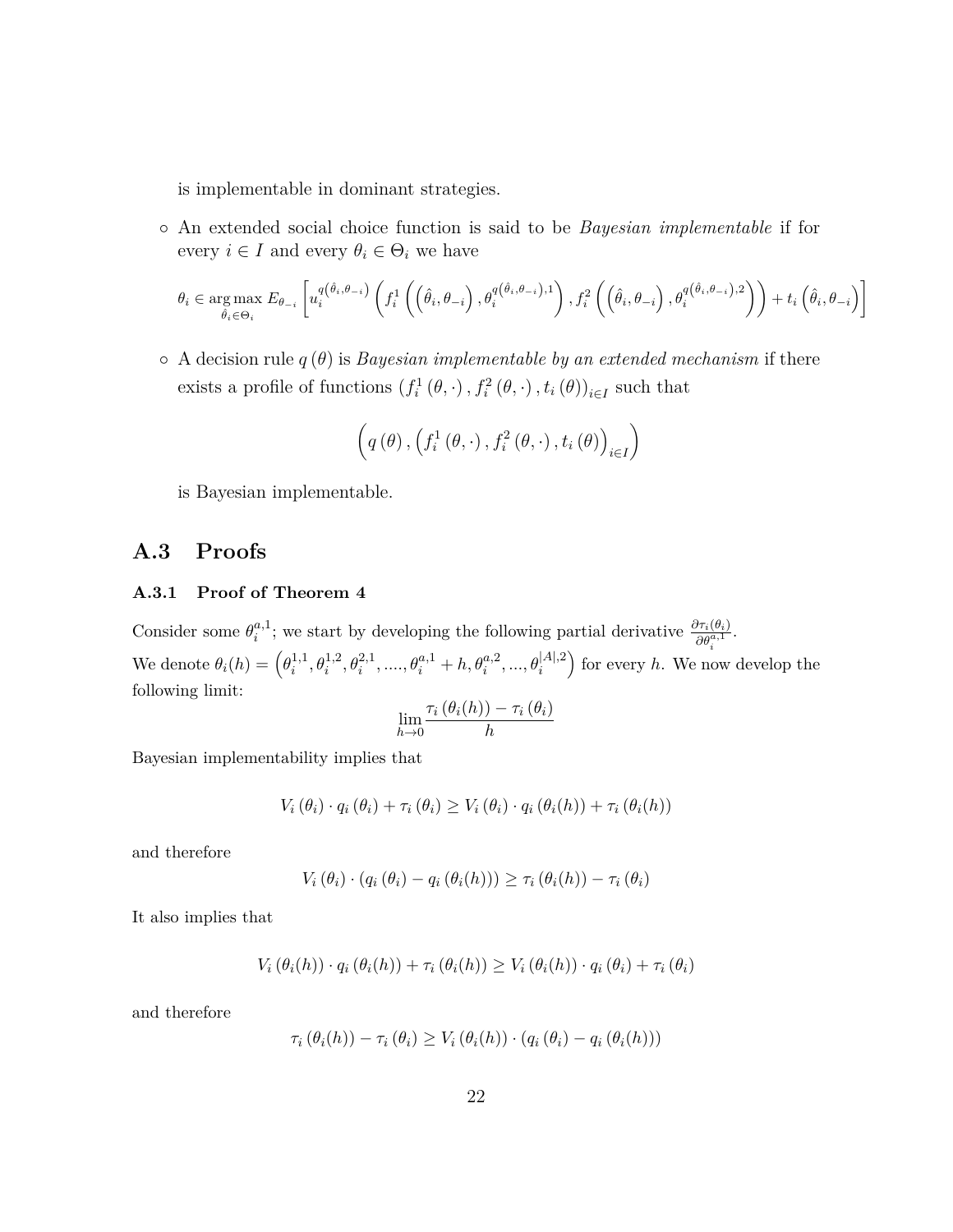We conclude that

$$
V_i(\theta_i) \cdot (q_i(\theta_i) - q_i(\theta_i(h))) \geq \tau_i(\theta_i(h)) - \tau_i(\theta_i) \geq V_i(\theta_i(h)) \cdot (q_i(\theta_i) - q_i(\theta_i(h)))
$$

Dividing all the elements in the inequality by  $h > 0$  and looking at the limit  $h \to 0<sub>+</sub>$ , we get

$$
\left[\sum_{b\in A\setminus\{a\}} u_i^b\left(\theta_i^{b,1},\theta_i^{b,2}\right) \frac{\left(q_i^b\left(\theta_i\right)-q_i^b\left(\theta_i(h)\right)\right)}{h}\right] + u_i^a\left(\theta_i^{a,1},\theta_i^{a,2}\right) \frac{\left(q_i^a\left(\theta_i\right)-q_i^a\left(\theta_i(h)\right)\right)}{h} \geq
$$
\n
$$
\geq \frac{\tau_i\left(\theta_i(h)\right)-\tau_i\left(\theta_i\right)}{h} \geq
$$
\n
$$
\geq \left[\sum_{b\in A\setminus\{a\}} u_i^b\left(\theta_i^{b,1},\theta_i^{b,2}\right) \frac{\left(q_i^b\left(\theta_i\right)-q_i^b\left(\theta_i(h)\right)\right)}{h}\right] + u_i^a\left(\theta_i^{a,1}+h,\theta_i^{a,2}\right) \frac{\left(q_i^a\left(\theta_i\right)-q_i^a\left(\theta_i(h)\right)\right)}{h}
$$

Now the limit of the LHS is

$$
\lim_{h \to 0_+} \left[ \sum_{b \in A \setminus \{a\}} u_i^b \left( \theta_i^{b,1}, \theta_i^{b,2} \right) \frac{\left( q_i^b \left( \theta_i \right) - q_i^b \left( \theta_i(h) \right) \right)}{h} \right] + u_i^a \left( \theta_i^{a,1}, \theta_i^{a,2} \right) \frac{\left( q_i^a \left( \theta_i \right) - q_i^a \left( \theta_i(h) \right) \right)}{h} = \sum_{c \in A} u_i^c \left( \theta_i^{c,1}, \theta_i^{c,2} \right) \left( -\frac{\partial q_i^c \left( \theta_i \right)}{\partial \theta_i^{a,1}} \right)
$$

and the limit of the RHS is

$$
\lim_{h \to 0+} \left[ \sum_{b \in A \setminus \{a\}} u_i^b \left( \theta_i^{b,1}, \theta_i^{b,2} \right) \frac{\left( q_i^b \left( \theta_i \right) - q_i^b \left( \theta_i(h) \right) \right)}{h} \right] + u_i^a \left( \theta_i^{a,1} + h, \theta_i^{a,2} \right) \frac{\left( q_i^a \left( \theta_i \right) - q_i^a \left( \theta_i(h) \right) \right)}{h} = \sum_{c \in A} u_i^c \left( \theta_i^{c,1}, \theta_i^{c,2} \right) \left( -\frac{\partial q_i^c \left( \theta_i \right)}{\partial \theta_i^{a,1}} \right)
$$

We get from the sandwich theorem that

$$
\lim_{h \to 0_+} \frac{\tau_i(\theta_i(h)) - \tau_i(\theta_i)}{h} = \sum_{c \in A} u_i^c \left(\theta_i^{c,1}, \theta_i^{c,2}\right) \left(-\frac{\partial q_i^c(\theta_i)}{\partial \theta_i^{c,1}}\right)
$$

Similarly, dividing all the elements in the inequality by  $h < 0$  and looking at the limit  $h \to 0<sub>-</sub>$ ,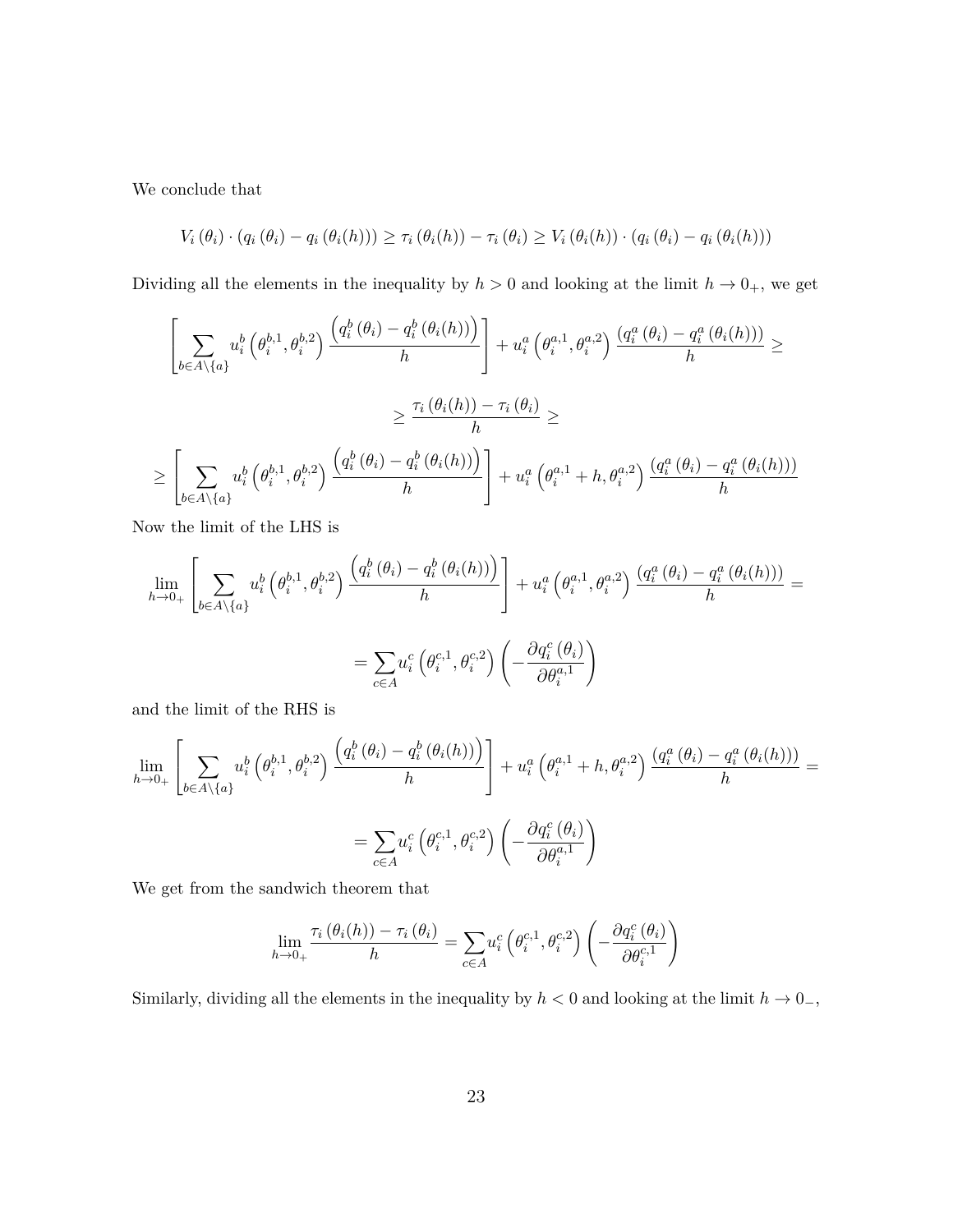we get

$$
\lim_{h \to 0_-} \frac{\tau_i(\theta_i(h)) - \tau_i(\theta_i)}{h} = \sum_{c \in A} u_i^c \left(\theta_i^{c,1}, \theta_i^{c,2}\right) \left(-\frac{\partial q_i^c(\theta_i)}{\partial \theta_i^{c,1}}\right)
$$

We conclude that,

$$
\frac{\partial \tau_i(\theta_i)}{\partial \theta_i^{a,1}} = \sum_{c \in A} u_i^c \left(\theta_i^{c,1}, \theta_i^{c,2}\right) \left(-\frac{\partial q_i^c(\theta_i)}{\partial \theta_i^{a,1}}\right)
$$

We define  $U(\theta_i)$  to be the expected utility of agent *i* in a truthtelling Bayesian equilibrium:

$$
U_i(\theta_i) = V_i(\theta_i) \cdot q_i(\theta_i) + t_i(\theta_i) = \sum_{b \in A} u_i^b \left( \theta_i^{b,1}, \theta_i^{b,2} \right) q_i^b \left( \theta_i \right) + \tau_i(\theta_i)
$$

Differentiating  $U_i(\theta_i)$  with respect to  $\theta_i^{a,1}$  $i^{a,1}$ , we get<sup>10</sup>

$$
\frac{\partial U_i}{\partial \theta_i^{a,1}} (\theta_i) = \sum_{b \in A} \frac{\partial u_i^b}{\partial \theta_i^{a,1}} (\theta_i) \cdot q_i^b (\theta_i) + \sum_{b \in A} u_i^b (\theta_i^{b,1}, \theta_i^{b,2}) \frac{\partial q_i^b (\theta_i)}{\partial \theta_i^{a,1}} + \frac{\partial \tau_i (\theta_i)}{\partial \theta_i^{a,1}} =
$$
  

$$
= \frac{\partial u_i^a}{\partial \theta_i^{a,1}} (\theta_i) q_i^a (\theta_i)
$$

and differentiating with respect to  $\theta_i^{a,2}$  $i^{a,2}$ , we get

$$
\frac{\partial^2 U_i}{\partial \theta_i^{a,2}, \partial \theta_i^{a,1}} (\theta_i) = \frac{\partial^2 u_i^a}{\partial \theta_i^{a,2}, \partial \theta_i^{a,1}} (\theta_i) q_i^a (\theta_i) + \frac{\partial q_i^a}{\partial \theta_i^{a,2}} (\theta_i) \frac{\partial u_i^a}{\partial \theta_i^{a,1}} (\theta_i)
$$

Differentiating  $U(\theta_i)$  with respect to  $\theta_i^{a,2}$  $a_i^{\alpha,2}$  and then with respect to  $\theta_i^{\alpha,1}$  $i^{a,1}$ , we get

$$
\frac{\partial^2 U_i}{\partial \theta_i^{a,1}, \partial \theta_i^{a,2}} (\theta_i) = \frac{\partial^2 u_i^a}{\partial \theta_i^{a,1}, \partial \theta_i^{a,2}} (\theta_i) q_i^a (\theta_i) + \frac{\partial q_i^a}{\partial \theta_i^{a,1}} (\theta_i) \frac{\partial u_i^a}{\partial \theta_i^{a,2}} (\theta_i)
$$

Since  $u_i^a$  is twice continuously differentiable and by Schwartz's theorem, we get

$$
\frac{\partial^2 u_i^a}{\partial \theta_i^{a,1}, \partial \theta_i^{a,2}} (\theta_i) = \frac{\partial^2 u_i^a}{\partial \theta_i^{a,2}, \partial \theta_i^{a,1}} (\theta_i)
$$

and, in addition, since  $q_i(\theta_i)$  is continuously differentiable and by the Schwartz's theorem, we

<sup>&</sup>lt;sup>10</sup>We could apply the envelope theorem, but since the partial derivatives of  $\tau_i$  have already been developed, we choose a straight-forward approach.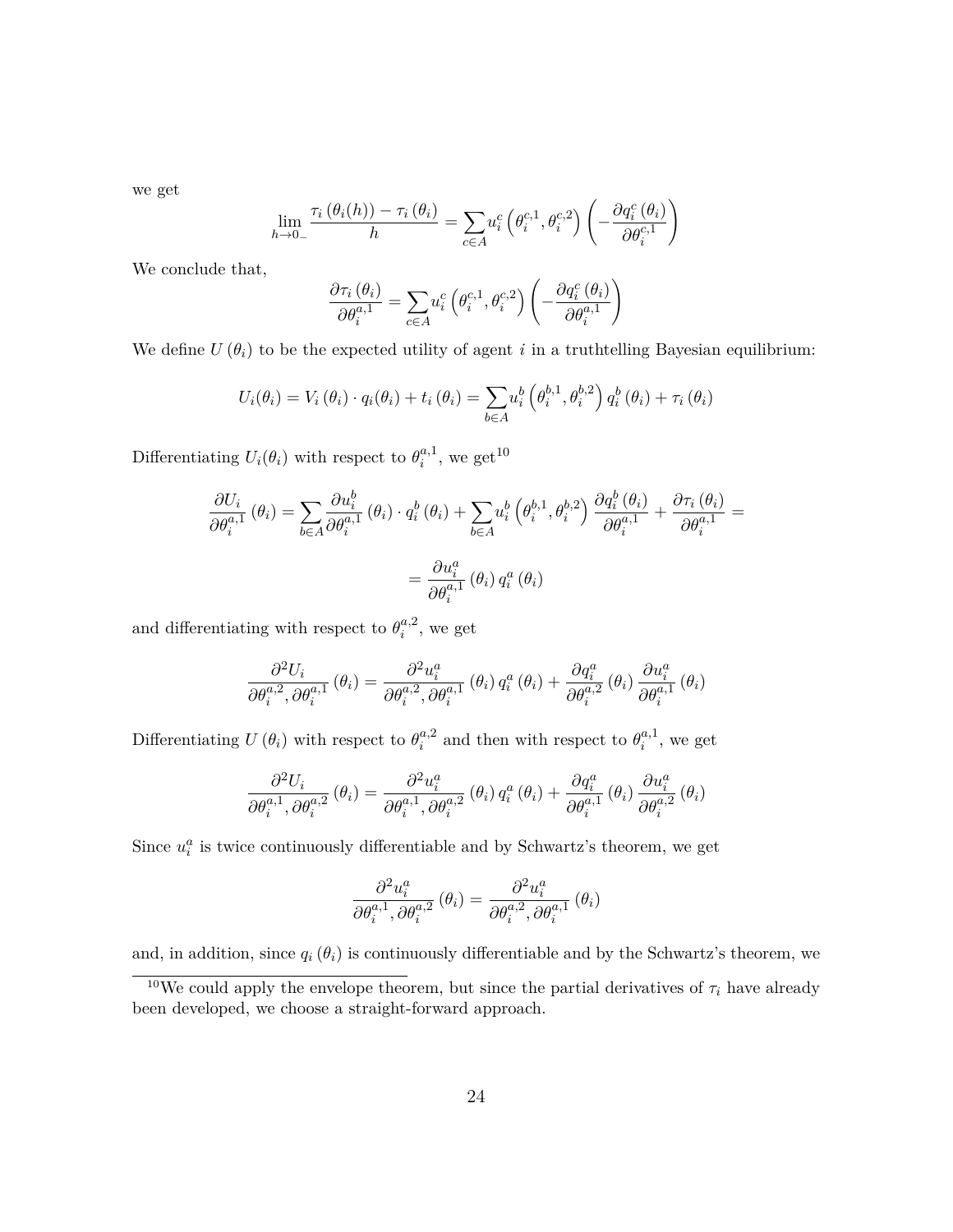get

$$
\frac{\partial^2 U_i}{\partial \theta_i^{a,2}, \partial \theta_i^{a,1}} (\theta_i) = \frac{\partial^2 U_i}{\partial \theta_i^{a,1}, \partial \theta_i^{a,2}} (\theta_i)
$$

and so

$$
\frac{\partial q_{i}^{a}}{\partial \theta_{i}^{a,2}}\left(\theta_{i}\right) \frac{\partial u_{i}^{a}}{\partial \theta_{i}^{a,1}}\left(\theta_{i}\right) = \frac{\partial q_{i}^{a}}{\partial \theta_{i}^{a,1}}\left(\theta_{i}\right) \frac{\partial u_{i}^{a}}{\partial \theta_{i}^{a,2}}\left(\theta_{i}\right)
$$

Since  $\frac{\partial u_i^a}{\partial \theta_i^{a,1}}(\theta_i) \neq 0$  and  $\frac{\partial u_i^a}{\partial \theta_i^{a,2}}(\theta_i) \neq 0$ , it follows that for every  $\theta_i \in \Theta_i$ ,  $\frac{\partial q_i^a}{\partial \theta_i^{a,1}}(\theta_i) = 0$  iff  $\frac{\partial q_i^a}{\partial \theta_i^{a,2}} (\theta_i) = 0$  and otherwise

$$
\frac{\partial q_i^a(\theta_i)/\partial \theta_i^{a,1}}{\partial q_i^a(\theta_i)/\partial \theta_i^{a,2}} = \frac{\partial u_i^a(\theta_i)/\partial \theta_i^{a,1}}{\partial u_i^a(\theta_i)/\partial \theta_i^{a,2}}
$$

We now show the equality for  $b \in A \setminus \{a\}.$ Differentiating  $U_i(\theta_i)$  with respect to  $\theta_i^{b,1}$  $i^{0,1}$ , we get

$$
\frac{\partial U_i}{\partial \theta_i^{b,1}}\left(\theta_i\right) = \frac{\partial u_i^b}{\partial \theta_i^{b,1}}\left(\theta_i\right)q_i^b\left(\theta_i\right)
$$

and differentiating with respect to  $\theta_i^{a,1}$  $i^{a,1}$ , we get

$$
\frac{\partial^2 U_i}{\partial \theta_i^{a,1}, \partial \theta_i^{b,1}} (\theta_i) = \frac{\partial u_i^b}{\partial \theta_i^{b,1}} (\theta_i) \frac{\partial q_i^b}{\partial \theta_i^{a,1}} (\theta_i)
$$

Differentiating  $U(\theta_i)$  with respect to  $\theta_i^{a,1}$  $a_i^{a,1}$  and then with respect to  $\theta_i^{b,1}$  $i^{b,1}$ , we get

$$
\frac{\partial^2 U_i}{\partial \theta_i^{b,1}, \partial \theta_i^{a,1}} (\theta_i) = \frac{\partial u_i^a}{\partial \theta_i^{a,1}} (\theta_i) \frac{\partial q_i^a}{\partial \theta_i^{b,1}} (\theta_i)
$$

Since  $u_i^a$ ,  $u_i^b$ ,  $q_i^a$  and  $q_i^b$  are continuously differentiable and by Schwartz's theorem, we get

$$
\frac{\partial^2 U_i}{\partial \theta_i^{a,1}, \partial \theta_i^{b,1}} (\theta_i) = \frac{\partial^2 U_i}{\partial \theta_i^{b,1}, \partial \theta_i^{a,1}} (\theta_i)
$$

and so

$$
\frac{\partial q_{i}^{a}}{\partial \theta_{i}^{b,1}}\left(\theta_{i}\right)=\frac{\frac{\partial u_{i}^{b}}{\partial \theta_{i}^{b,1}}\left(\theta_{i}\right)\frac{\partial q_{i}^{b}}{\partial \theta_{i}^{a,1}}\left(\theta_{i}\right)}{\frac{\partial u_{i}^{a}}{\partial \theta_{i}^{a,1}}\left(\theta_{i}\right)}
$$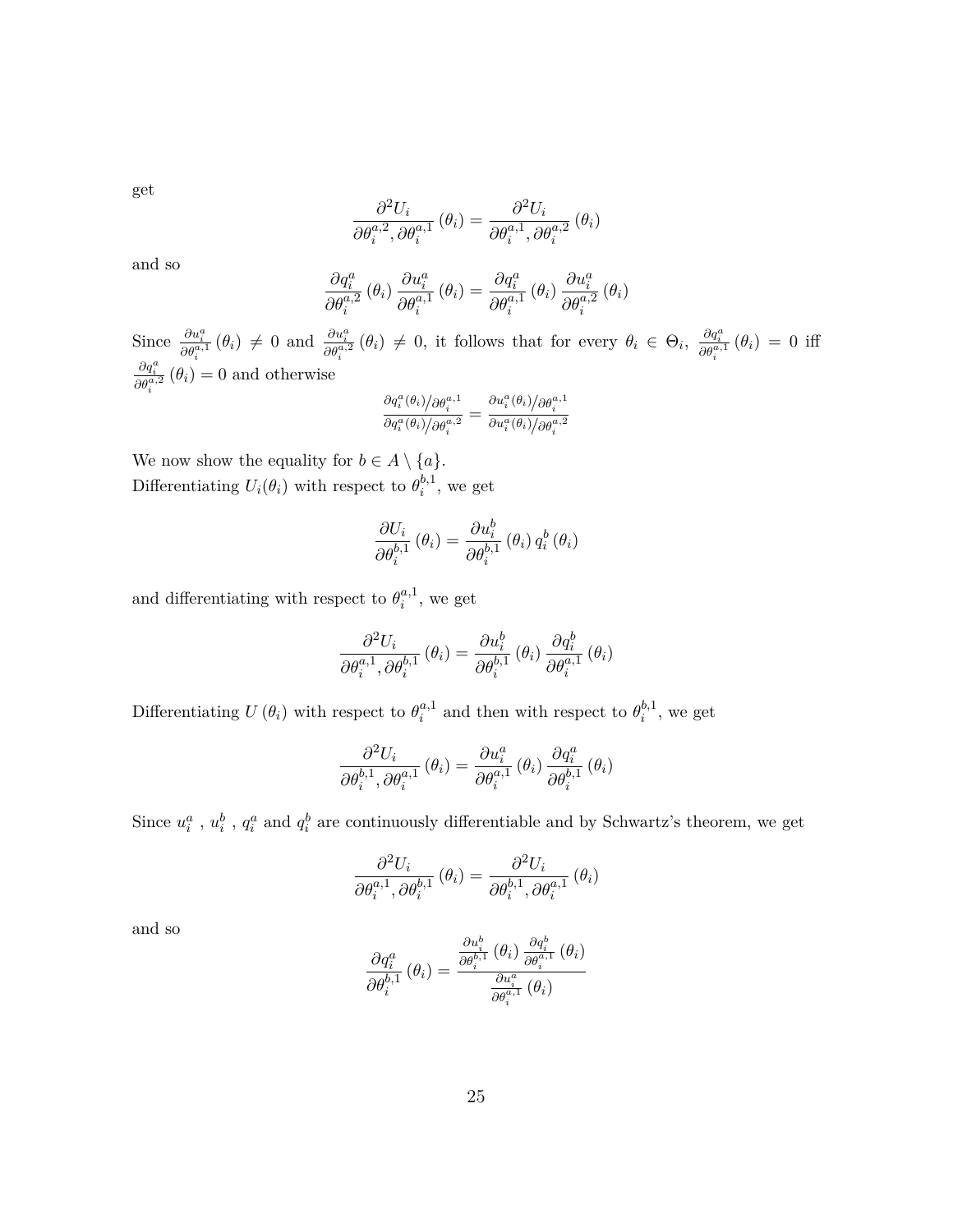Replacing  $\theta_i^{a,1}$  with  $\theta_i^{a,2}$  $i^{a,2}$  in the above derivation we get

$$
\frac{\partial q_{i}^{a}}{\partial \theta_{i}^{b,1}}\left(\theta_{i}\right)=\frac{\frac{\partial u_{i}^{b}}{\partial \theta_{i}^{b,1}}\left(\theta_{i}\right)}{\frac{\partial u_{i}^{a}}{\partial \theta_{i}^{a,2}}\left(\theta_{i}\right)}\frac{\partial q_{i}^{b}}{\partial \theta_{i}^{a,2}}\left(\theta_{i}\right)
$$

so

$$
\frac{\frac{\partial q_{i}^{b}}{\partial \theta_{i}^{a,2}}\left(\theta_{i}\right)}{\frac{\partial u_{i}^{a}}{\partial \theta_{i}^{a,2}}\left(\theta_{i}\right)}=\frac{\frac{\partial q_{i}^{b}}{\partial \theta_{i}^{a,1}}\left(\theta_{i}\right)}{\frac{\partial u_{i}^{a}}{\partial \theta_{i}^{a,1}}\left(\theta_{i}\right)}
$$

and we get  $\frac{\partial q_i^b}{\partial \theta_i^{a,2}}(\theta_i) = 0$  iff  $\frac{\partial q_i^b}{\partial \theta_i^{a,1}}(\theta_i) = 0$  and otherwise

$$
\frac{\partial q_i^b(\theta_i)/\partial \theta_i^{a,1}}{\partial q_i^b(\theta_i)/\partial \theta_i^{a,2}} = \frac{\partial u_i^a(\theta_i)/\partial \theta_i^{a,1}}{\partial u_i^a(\theta_i)/\partial \theta_i^{a,2}}
$$

which is what we wanted to prove  $\Box$ 

#### **A.3.2 Corollary**

*Assume that*  $q(\theta)$  *is Bayesian implementable and that for every*  $i \in I$ *,*  $q_i(\theta_i)$  *is continuously differentiable. Let*  $\theta_i = (\theta_i^a)_{a \in A}$  and  $\tilde{\theta}_i = (\tilde{\theta}_i^a)$  $\overline{ }$ *a*∈*A be signals such that*  $u_i^a(\theta_i^a) = u_i^a$  $\left(\tilde{\theta}^a_i\right)$  *for every*  $a \in A$  *then*  $q_i(\theta_i) = q_i(\tilde{\theta}_i)$ 

#### **Proof**

Look at  $q_i\left(\tilde{\theta}_i^a, (\theta_i^c)_{c \in A \setminus \{a\}}\right)$ by Theorem 4 it equals to  $q_i(\theta_i)$ . Now look at  $q_i\left(\tilde{\theta}_i^a, \tilde{\theta}_i^b, (\theta_i^c)_{c \in A \setminus \{a,b\}}\right)$  $\overline{ }$ by Theorem 4 it equals to  $q_i \left( \tilde{\theta}_i^a, (\theta_i^c)_{c \in A \setminus \{a\}} \right)$  . Continue in the same way for the rest of the alternatives.

#### **A.3.3 Proof of Theorem 7**

Assume  $q(w)$  is implementable in some W-setup and assume that the W-setup is derived from the U-setup by the functions  $\left(f_i^{a,1}\right)$  $f_i^{a,1}(\theta_i^a, \cdot), f_i^{a,2}(\theta_i^a, \cdot), t_i^a(\theta_i^a))$ *a*∈*A,i*∈*I* . Define the following functions

$$
f_i^1(\theta, \cdot) = f_i^{q(\theta),1}(\theta_i^{q(\theta)}, \cdot)
$$
  

$$
f_i^2(\theta, \cdot) = f_i^{q(\theta),2}(\theta_i^{q(\theta)}, \cdot)
$$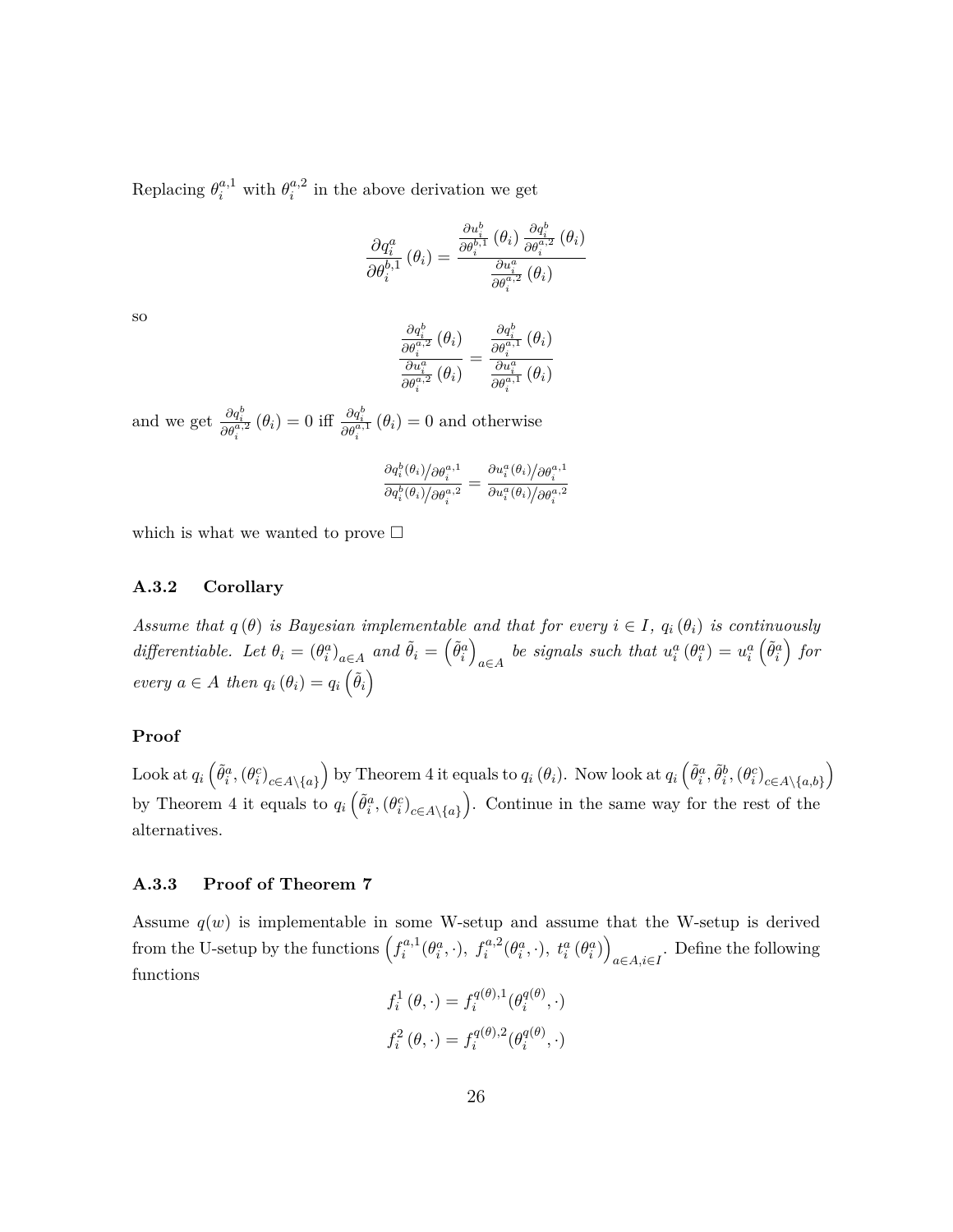$$
t_{i}(\theta) = t_{i}^{q(\theta)}\left(\theta_{i}^{q(\theta)}\right) + \tau_{i}\left(w_{i}\left(\theta_{i}\right), w_{-i}\left(\theta_{-i}\right)\right)
$$

We start by proving the theorem for dominant-strategy implementation. Since  $q(w)$  is implementable in dominant strategies in the W-setup by a standard mechanism, we have a standard SCF  $(q(w), \tau_1(w), ..., \tau_n(w))$  such that for every  $i \in I$  and every  $w \in W$  we have

$$
w_i^{q(w)} + \tau_i(w) \ge w_i^{q(\hat{w}_i, w_{-i})} + \tau_i(\hat{w}_i, w_{-i})
$$

for every  $\hat{w}_i \in W_i$ .

Let  $\theta_{-i} \in \Theta_{-i}$  and assume that  $q(\theta) = q(w_i(\theta_i), w_{-i}(\theta_{-i})) = a$ .

Assume agent *i* deviates from a truthful report and reports some  $\hat{\theta}_i$  such that  $q(\theta)$  =  $q\left(\hat{\theta}_{i},\theta_{-i}\right)=a;$  then  $\tau_{i}\left(w_{i}\left(\theta_{i}\right),w_{-i}\left(\theta_{-i}\right)\right)=\tau_{i}\left(w_{i}\left(\hat{\theta}_{i}\right),w_{-i}\left(\theta_{-i}\right)\right)=\tau_{i}\left(a,w_{-i}\left(\theta_{-i}\right)\right).$ If agent *i* reports truthfully, her utility is

$$
u_{i}^{a}\left(f_{i}^{a,1}\left(\theta_{i}^{a},\theta_{i}^{a,1}\right),f_{i}^{a,2}\left(\theta_{i}^{a},\theta_{i}^{a,2}\right)\right)+t_{i}^{a}\left(\theta_{i}^{a}\right)+\tau_{i}\left(w_{i}\left(\theta_{i}\right),w_{-i}\left(\theta_{-i}\right)\right)
$$

and her utility if she reports  $\hat{\theta}_i$  is

$$
u_i^a\left(f_i^{a,1}\left(\hat{\theta}_i^a,\theta_i^{a,1}\right),f_i^{a,2}\left(\hat{\theta}_i^a,\theta_i^{a,2}\right)\right)+t_i^{a,3}\left(\hat{\theta}_i^a\right)+\tau_i\left(w_i\left(\hat{\theta}_i\right),w_{-i}\left(\theta_{-i}\right)\right)
$$

However, since

$$
\theta_i^a \in \underset{\hat{\theta}_i^a \in \Theta_i^a}{\arg \max} \; u_i^a \left( f_i^{a,1} \left( \hat{\theta}_i^a, \theta_i^{a,1} \right), f_i^{a,2} \left( \hat{\theta}_i^a, \theta_i^{a,2} \right) \right) + t_i^{a,3} \left( \hat{\theta}_i^a \right)
$$

and

$$
\tau_{i}(w_{i}(\theta_{i}), w_{-i}(\theta_{-i})) = \tau_{i}(w_{i}(\hat{\theta}_{i}), w_{-i}(\theta_{-i})) = \tau_{i}(a, w_{-i}(\theta_{-i}))
$$

such deviation is not profitable.

Assume agent *i* deviates from a truthful report and reports some  $\hat{\theta}_i$  such that  $q\left(\hat{\theta}_i, \theta_{-i}\right) = b$ : If agent *i* reports truthfully, her utility is

$$
u_i^a \left(f_i^{a,1}(\theta_i^a, \theta_i^{a,1}), f_i^{a,2}(\theta_i^a, \theta_i^{a,2})\right) + t_i^a (\theta_i^a) + \tau_i \left(w_i(\theta_i), w_{-i}(\theta_{-i})\right) = w_i^a (\theta_i) + \tau_i (a, w_{-i}(\theta_{-i}))
$$

Since  $q(w)$  is dominant-strategy implementable by a standard mechanism in the W-setup this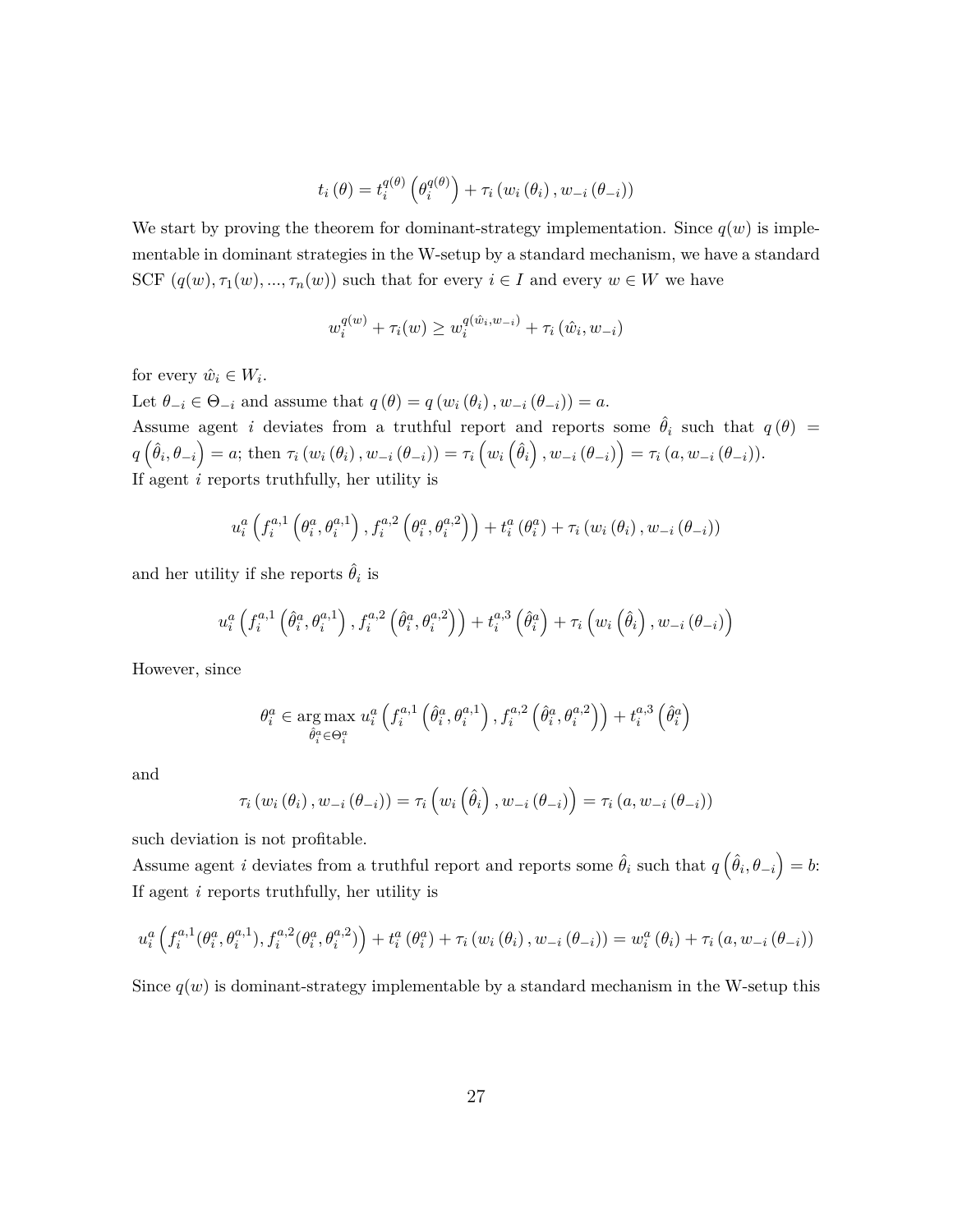expression is greater than or equal to,

$$
w_i^b(\theta_i) + \tau_i(b, w_{-i}(\theta_{-i}))
$$

which is equal to

$$
u_i^b\left(f_i^{b,1}(\theta_i^b,\theta_i^{b,1}),f_i^{b,2}(\theta_i^b,\theta_i^{b,2})\right)+t_i^b\left(\theta_i^b\right)+\tau_i\left(b,w_{-i}\left(\theta_{-i}\right)\right)
$$

which is greater than or equal to

$$
u_i^b\left(f_i^{b,1}\left(\hat{\theta}_i^b,\theta_i^{b,1}\right),f_i^{b,2}\left(\hat{\theta}_i^b,\theta_i^{b,2}\right)\right)+t_i^b\left(\hat{\theta}_i^b\right)+\tau_i\left(b,w_{-i}\left(\theta_{-i}\right)\right)
$$

which is her utility if she reports  $\hat{\theta}_i$ . Therefore such deviation is not profitable.

We now prove the theorem for Bayesian implementation. Given a profile of  $(\tau_1(w), ..., \tau_n(w))$ , we denote  $\tau_i(w_i) = E_{w_{-i}}[\tau_i(w)]$ . Now  $q(w)$  is Bayesian implementable in the W-setup by a standard mechanism, and so we have a SCF  $(q(w), \tau_1(w), ..., \tau_n(w))$  such that for every  $i \in I$ and every  $w \in W$  we have,

$$
\left[\sum_{a \in A} w_i^a \cdot q_i^a(w_i)\right] + \tau_i(w_i) \ge \left[\sum_{a \in A} w_i^a \cdot q_i^a(\hat{w}_i)\right] + \tau_i(\hat{w}_i)
$$

for every  $\hat{w}_i \in W_i$ .

Given  $\theta_i$ , assume that agent *i* deviates and reports a signal  $\hat{\theta}_i$ . Assume that  $w_i(\theta_i) = w_i(\hat{\theta}_i)$ ; then  $q_i(w_i(\theta_i)) = q_i(w_i(\hat{\theta}_i))$  and  $\tau_i(w_i(\theta_i)) = \tau_i(w_i(\hat{\theta}_i)).$ Now agent *i*'s expected utility if she reports truthfully is

$$
\left[\sum_{a\in A}\left(u_i^a\left(f_i^{a,1}\left(\theta_i^a,\theta_i^{a,1}\right),f_i^{a,2}\left(\theta_i^a,\theta_i^{a,2}\right)\right)+t_i^a\left(\theta_i^a\right)\right)\cdot q_i^a\left(w_i\left(\theta_i\right)\right)\right]+\tau_i\left(w_i\left(\theta_i\right)\right)
$$

If she reports  $\hat{\theta}_i$  her expected utility is

$$
\left[\sum_{a\in A}\left(u_i^a\left(f_i^{a,1}\left(\hat{\theta}_i^a,\theta_i^{a,1}\right),f_i^{a,2}\left(\hat{\theta}_i^a,\theta_i^{a,2}\right)\right)+t_i^{a,3}\left(\hat{\theta}_i^a\right)\right)\cdot q_i^a\left(w_i\left(\hat{\theta}_i\right)\right)\right]+\tau_i\left(w_i\left(\hat{\theta}_i\right)\right)
$$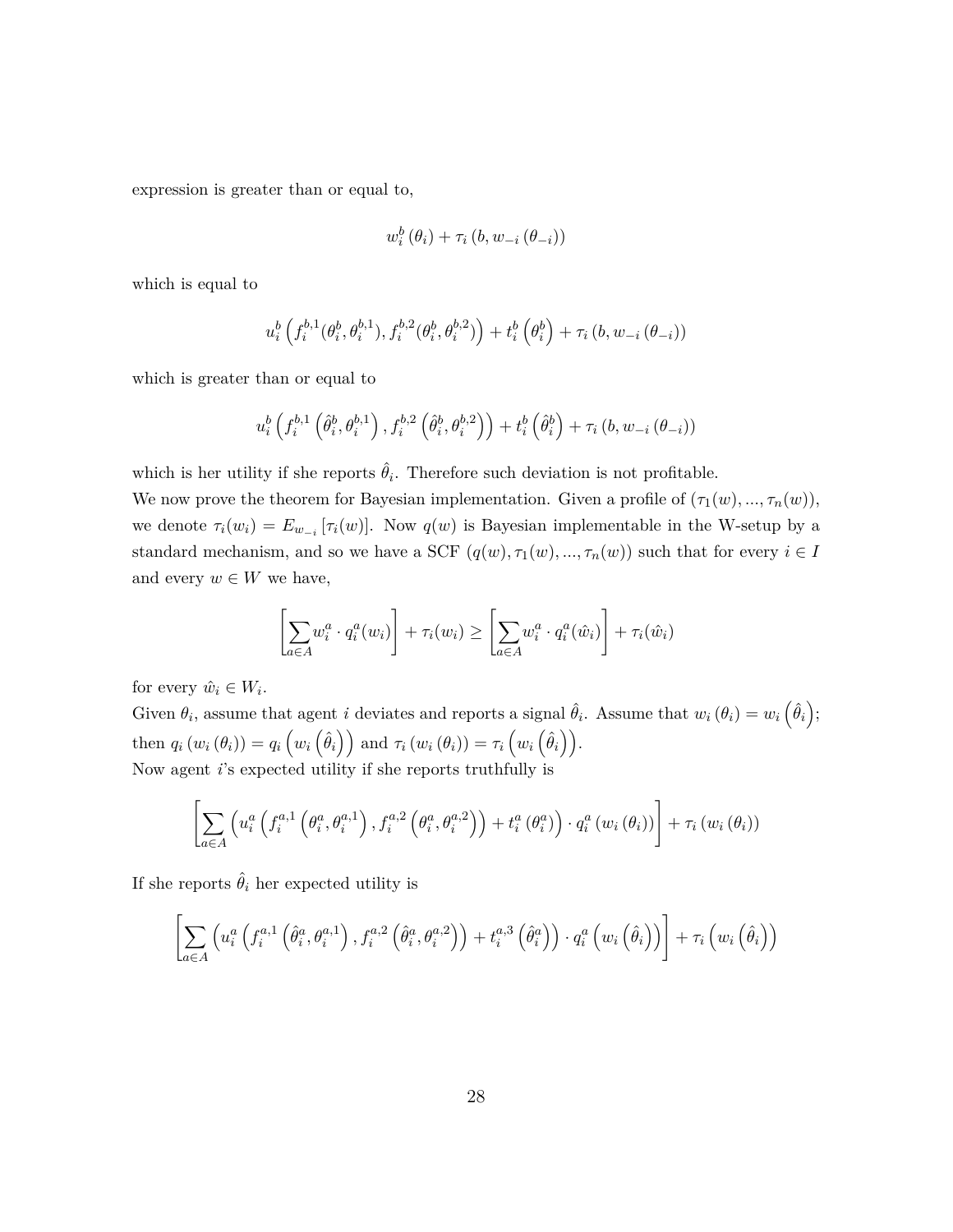Now since  $q_i(w_i(\theta_i)) = q_i(w_i(\hat{\theta}_i))$  and  $\tau_i(w_i(\theta_i)) = \tau_i(w_i(\hat{\theta}_i))$  and since

$$
\theta_i^a \in \underset{\hat{\theta}_i^a \in \Theta_i^a}{\arg \max} \; u_i^a \left( \theta_i^{a,1} + t_i^{a,1} \left( \hat{\theta}_i^a \right), \theta_i^{a,2} + t_i^{a,2} \left( \hat{\theta}_i^a \right) \right) + t_i^{a,3} \left( \hat{\theta}_i^a \right)
$$

for every  $a \in A$ , her expected utility when she reports  $\hat{\theta}_i$  is smaller or equal to her expected utility when she reports truthfully.

Assume that  $w_i(\theta_i) \neq w_i(\hat{\theta}_i)$ ; then her expected utility is

$$
\left[\sum_{a\in A} \left(u_i^a\left(f_i^{a,1}\left(\hat{\theta}_i^a,\theta_i^{a,1}\right),f_i^{a,2}\left(\hat{\theta}_i^a,\theta_i^{a,2}\right)\right)+t_i^{a,3}\left(\hat{\theta}_i^a\right)\right)\cdot q_i^a\left(w_i\left(\hat{\theta}_i\right)\right)\right]+\tau_i\left(w_i\left(\hat{\theta}_i\right)\right)
$$

which is less than or equal to

$$
\left[\sum_{a\in A}\left(u_i^a\left(f_i^{a,1}\left(\theta_i^a,\theta_i^{a,1}\right),f_i^{a,2}\left(\theta_i^a,\theta_i^{a,2}\right)\right)+t_i^a\left(\theta_i^a\right)\right)\cdot q_i^a\left(w_i\left(\hat{\theta}_i\right)\right)\right]+\tau_i\left(w_i\left(\hat{\theta}_i\right)\right)
$$

which is equal to

$$
\left[\sum_{a\in A} w_i^a\left(\theta_i\right)\cdot q_i^a\left(w_i\left(\hat{\theta}_i\right)\right)\right]+\tau_i\left(w_i\left(\hat{\theta}_i\right)\right)
$$

which is less than or equal to

$$
\left[\sum_{a\in A} w_i^a\left(\theta_i\right)\cdot q_i^a\left(w_i\left(\theta_i\right)\right)\right]+\tau_i\left(w_i\left(\theta_i\right)\right)
$$

which is equal to

$$
\left[\sum_{a\in A}\left(u_i^a\left(f_i^{a,1}\left(\theta_i^a,\theta_i^{a,1}\right),f_i^{a,2}\left(\theta_i^a,\theta_i^{a,2}\right)\right)+t_i^a\left(\theta_i^a\right)\right)\cdot q_i^a\left(w_i\left(\theta_i\right)\right)\right]+\tau_i\left(w_i\left(\theta_i\right)\right)
$$

which is agent *i*'s expected utility if she reports truthfully. We have shown that it is not profitable for an agent to deviate from a truthful report.  $\Box$ 

## **References**

[1] Bikhchandani, S., S. Chatterjee, R. Lavi, A. Mu'alem, N. Nisan, and A. Sen (2006), "Weak Monotonicity Characterizes Deterministic Dominant-Strategy Implementa